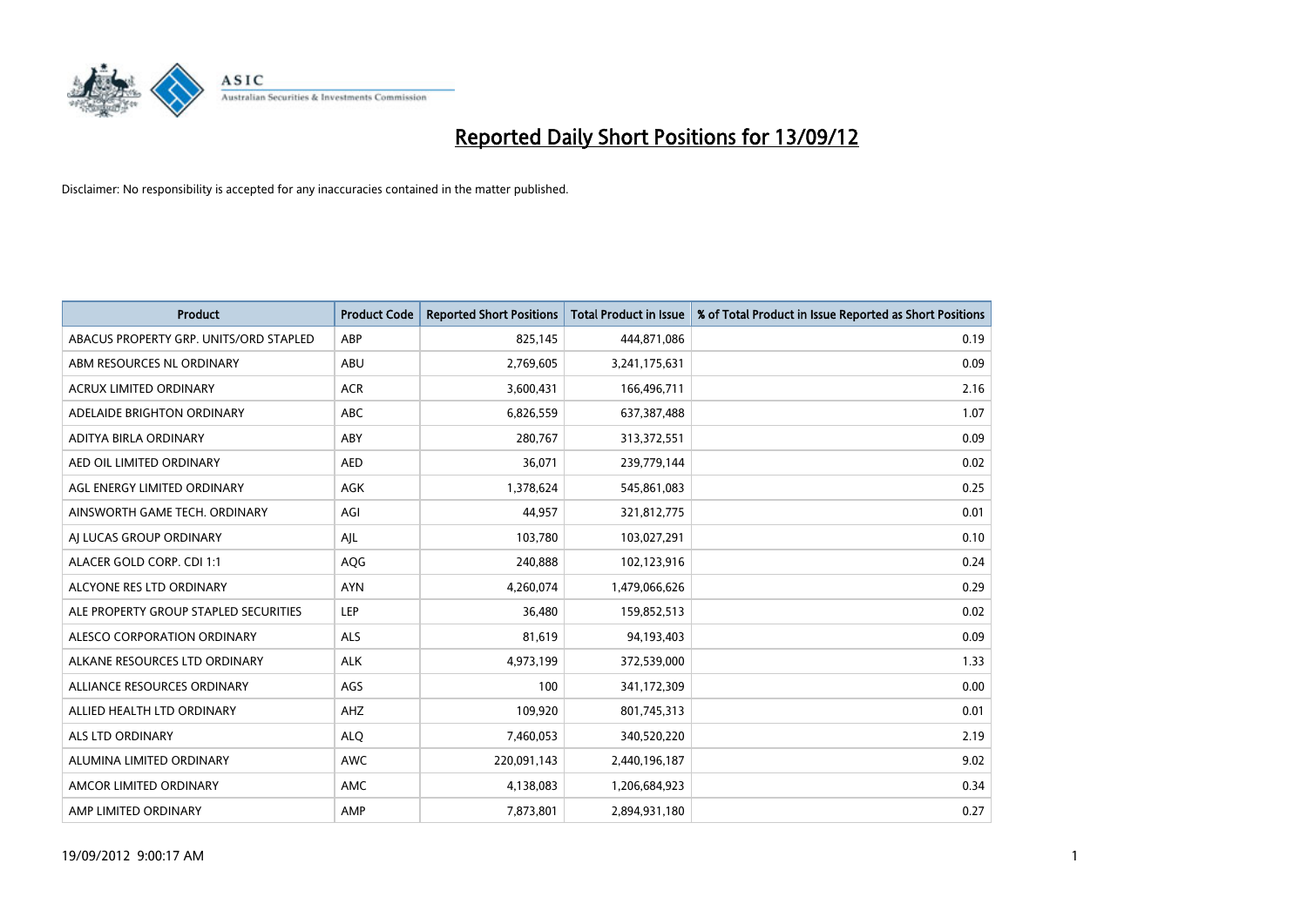

| <b>Product</b>                          | <b>Product Code</b> | <b>Reported Short Positions</b> | <b>Total Product in Issue</b> | % of Total Product in Issue Reported as Short Positions |
|-----------------------------------------|---------------------|---------------------------------|-------------------------------|---------------------------------------------------------|
| AMPELLA MINING ORDINARY                 | <b>AMX</b>          | 5,119,383                       | 246,800,493                   | 2.07                                                    |
| ANGLOGOLD ASHANTI CDI 5:1               | AGG                 | 1,000                           | 89,207,765                    | 0.00                                                    |
| ANSELL LIMITED ORDINARY                 | <b>ANN</b>          | 4,892,766                       | 130,656,668                   | 3.74                                                    |
| ANTARES ENERGY LTD ORDINARY             | <b>AZZ</b>          | 344,155                         | 257,000,000                   | 0.13                                                    |
| ANZ BANKING GRP LTD ORDINARY            | ANZ                 | 8,861,266                       | 2,716,019,028                 | 0.33                                                    |
| APA GROUP STAPLED SECURITIES            | APA                 | 30,348,104                      | 644,485,583                   | 4.71                                                    |
| APN NEWS & MEDIA ORDINARY               | <b>APN</b>          | 11,557,068                      | 649,010,756                   | 1.78                                                    |
| AQUARIUS PLATINUM. ORDINARY             | AQP                 | 15,973,091                      | 472,851,336                   | 3.38                                                    |
| AQUILA RESOURCES ORDINARY               | <b>AQA</b>          | 8,571,563                       | 411,804,442                   | 2.08                                                    |
| ARAFURA RESOURCE LTD ORDINARY           | <b>ARU</b>          | 5,944,629                       | 396,004,144                   | 1.50                                                    |
| ARB CORPORATION ORDINARY                | <b>ARP</b>          | 13,324                          | 72,481,302                    | 0.02                                                    |
| ARDENT LEISURE GROUP STAPLED SECURITIES | AAD                 | 821,266                         | 341,252,614                   | 0.24                                                    |
| ARISTOCRAT LEISURE ORDINARY             | <b>ALL</b>          | 23,707,473                      | 550,502,889                   | 4.31                                                    |
| ARRIUM LTD ORDINARY                     | ARI                 | 25,945,702                      | 1,345,665,626                 | 1.93                                                    |
| ASCIANO LIMITED ORDINARY                | <b>AIO</b>          | 7,630,453                       | 975,385,664                   | 0.78                                                    |
| ASG GROUP LIMITED ORDINARY              | <b>ASZ</b>          | 339,184                         | 177, 187, 512                 | 0.19                                                    |
| ASPEN GROUP ORD/UNITS STAPLED           | APZ                 | 296,183                         | 600,507,326                   | 0.05                                                    |
| ASPIRE MINING LTD ORDINARY              | <b>AKM</b>          | 270,266                         | 620,594,556                   | 0.04                                                    |
| ASTRO JAP PROP GROUP STAPLED SECURITIES | AIA                 | 5,527                           | 58,445,002                    | 0.01                                                    |
| ASX LIMITED ORDINARY                    | <b>ASX</b>          | 3,751,984                       | 175,136,729                   | 2.14                                                    |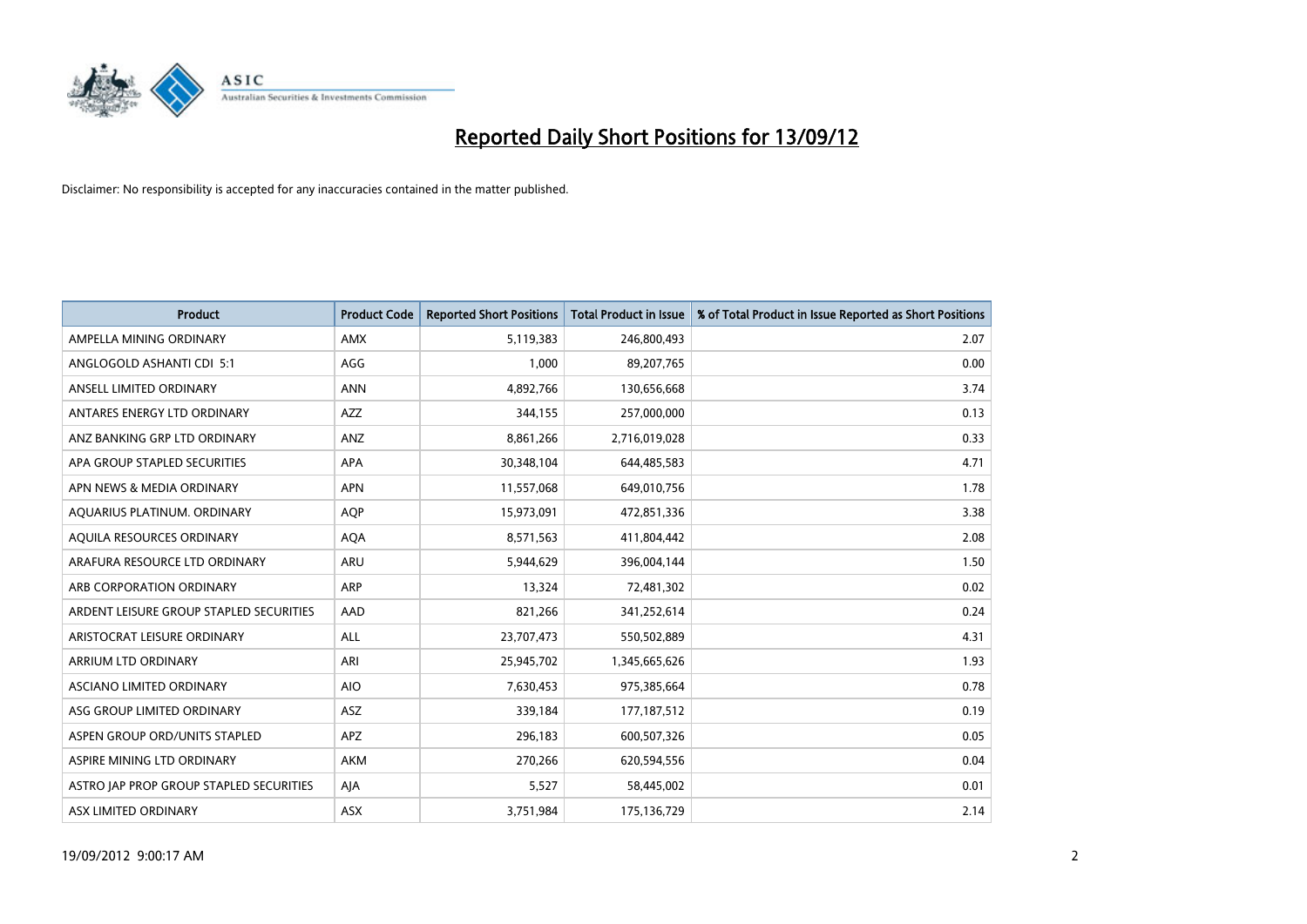

| <b>Product</b>                       | <b>Product Code</b> | <b>Reported Short Positions</b> | <b>Total Product in Issue</b> | % of Total Product in Issue Reported as Short Positions |
|--------------------------------------|---------------------|---------------------------------|-------------------------------|---------------------------------------------------------|
| ATLAS IRON LIMITED ORDINARY          | AGO                 | 10,373,117                      | 904,580,993                   | 1.15                                                    |
| AURORA OIL & GAS ORDINARY            | <b>AUT</b>          | 7,254,846                       | 447,885,778                   | 1.62                                                    |
| <b>AUSDRILL LIMITED ORDINARY</b>     | <b>ASL</b>          | 3,361,028                       | 304,530,621                   | 1.10                                                    |
| AUSENCO LIMITED ORDINARY             | AAX                 | 743,440                         | 123,872,665                   | 0.60                                                    |
| AUSGOLD LIMITED ORDINARY             | <b>AUC</b>          | 50,000                          | 136,264,601                   | 0.04                                                    |
| <b>AUSTAL LIMITED ORDINARY</b>       | ASB                 | 182,230                         | 188,193,007                   | 0.10                                                    |
| AUSTBROKERS HOLDINGS ORDINARY        | <b>AUB</b>          | 9,955                           | 55,999,095                    | 0.02                                                    |
| AUSTIN ENGINEERING ORDINARY          | ANG                 | 273,583                         | 72,314,403                    | 0.38                                                    |
| AUSTRALAND PROPERTY STAPLED SECURITY | <b>ALZ</b>          | 451,363                         | 576,846,597                   | 0.08                                                    |
| AUSTRALIAN AGRICULT, ORDINARY        | AAC                 | 318,976                         | 312,905,085                   | 0.10                                                    |
| AUSTRALIAN INFRASTR. UNITS/ORDINARY  | <b>AIX</b>          | 2,922,452                       | 620,733,944                   | 0.47                                                    |
| <b>AUSTRALIAN PHARM, ORDINARY</b>    | API                 | 222,987                         | 488,115,883                   | 0.05                                                    |
| AUTOMOTIVE HOLDINGS ORDINARY         | AHE                 | 69,924                          | 260,579,682                   | 0.03                                                    |
| AVIENNINGS LIMITED ORDINARY          | AVI                 | 175,001                         | 274,588,694                   | 0.06                                                    |
| AWE LIMITED ORDINARY                 | <b>AWE</b>          | 3,846,400                       | 521,871,941                   | 0.74                                                    |
| AZIMUTH RES LTD ORDINARY             | <b>AZH</b>          | 1,144,390                       | 418,911,161                   | 0.27                                                    |
| BANDANNA ENERGY ORDINARY             | <b>BND</b>          | 3,643,047                       | 528,481,199                   | 0.69                                                    |
| BANK OF QUEENSLAND. ORDINARY         | <b>BOO</b>          | 9,505,789                       | 308,797,224                   | 3.08                                                    |
| <b>BANNERMAN RESOURCES ORDINARY</b>  | <b>BMN</b>          | 10,000                          | 302,069,772                   | 0.00                                                    |
| <b>BASE RES LIMITED ORDINARY</b>     | <b>BSE</b>          | 628,498                         | 460,440,029                   | 0.14                                                    |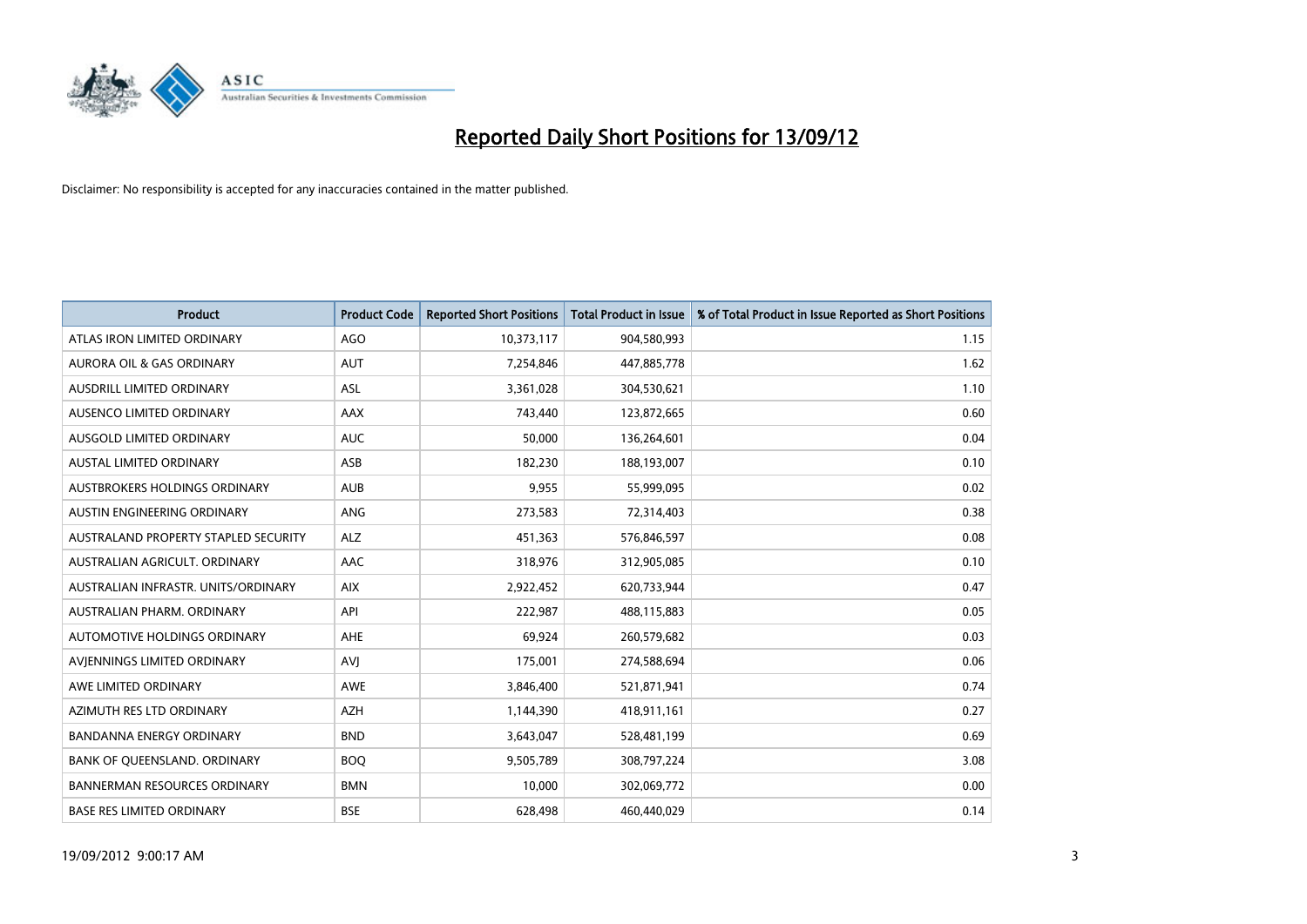

| <b>Product</b>                       | <b>Product Code</b> | <b>Reported Short Positions</b> | <b>Total Product in Issue</b> | % of Total Product in Issue Reported as Short Positions |
|--------------------------------------|---------------------|---------------------------------|-------------------------------|---------------------------------------------------------|
| <b>BATHURST RESOURCES ORDINARY</b>   | <b>BTU</b>          | 44,982,170                      | 696,747,997                   | 6.46                                                    |
| BEACH ENERGY LIMITED ORDINARY        | <b>BPT</b>          | 30,580,851                      | 1,256,183,762                 | 2.43                                                    |
| BEADELL RESOURCE LTD ORDINARY        | <b>BDR</b>          | 13,224,937                      | 724,704,752                   | 1.82                                                    |
| BENDIGO AND ADELAIDE ORDINARY        | <b>BEN</b>          | 9,497,984                       | 396,683,741                   | 2.39                                                    |
| BERKELEY RESOURCES ORDINARY          | <b>BKY</b>          | 201,901                         | 179,393,273                   | 0.11                                                    |
| BETASHARES ASX RES ETF UNITS         | <b>ORE</b>          | 82,306                          | 6,120,745                     | 1.34                                                    |
| <b>BHP BILLITON LIMITED ORDINARY</b> | <b>BHP</b>          | 8,935,781                       | 3,211,691,105                 | 0.28                                                    |
| <b>BILLABONG ORDINARY</b>            | <b>BBG</b>          | 6,906,619                       | 478,944,292                   | 1.44                                                    |
| <b>BIOTA HOLDINGS ORDINARY</b>       | <b>BTA</b>          | 144,650                         | 182,763,651                   | 0.08                                                    |
| <b>BLACKTHORN RESOURCES ORDINARY</b> | <b>BTR</b>          | 103,825                         | 164,285,950                   | 0.06                                                    |
| BLUESCOPE STEEL LTD ORDINARY         | <b>BSL</b>          | 21,867,293                      | 3,349,185,247                 | 0.65                                                    |
| <b>BOART LONGYEAR ORDINARY</b>       | <b>BLY</b>          | 7,565,254                       | 461,163,412                   | 1.64                                                    |
| <b>BOOM LOGISTICS ORDINARY</b>       | <b>BOL</b>          | 18,657                          | 468,663,585                   | 0.00                                                    |
| BORAL LIMITED, ORDINARY              | <b>BLD</b>          | 48,066,163                      | 758,572,140                   | 6.34                                                    |
| <b>BRADKEN LIMITED ORDINARY</b>      | <b>BKN</b>          | 4,863,173                       | 169,240,662                   | 2.87                                                    |
| <b>BRAMBLES LIMITED ORDINARY</b>     | <b>BXB</b>          | 5,266,058                       | 1,555,204,787                 | 0.34                                                    |
| BT INVESTMENT MNGMNT ORDINARY        | <b>BTT</b>          | 358,189                         | 267,906,977                   | 0.13                                                    |
| BUCCANEER ENERGY LTD ORDINARY        | <b>BCC</b>          | 2,371,884                       | 1,133,975,491                 | 0.21                                                    |
| <b>BURU ENERGY ORDINARY</b>          | <b>BRU</b>          | 9,887,897                       | 251,032,144                   | 3.94                                                    |
| <b>BWP TRUST ORDINARY UNITS</b>      | <b>BWP</b>          | 3,972,401                       | 533,645,790                   | 0.74                                                    |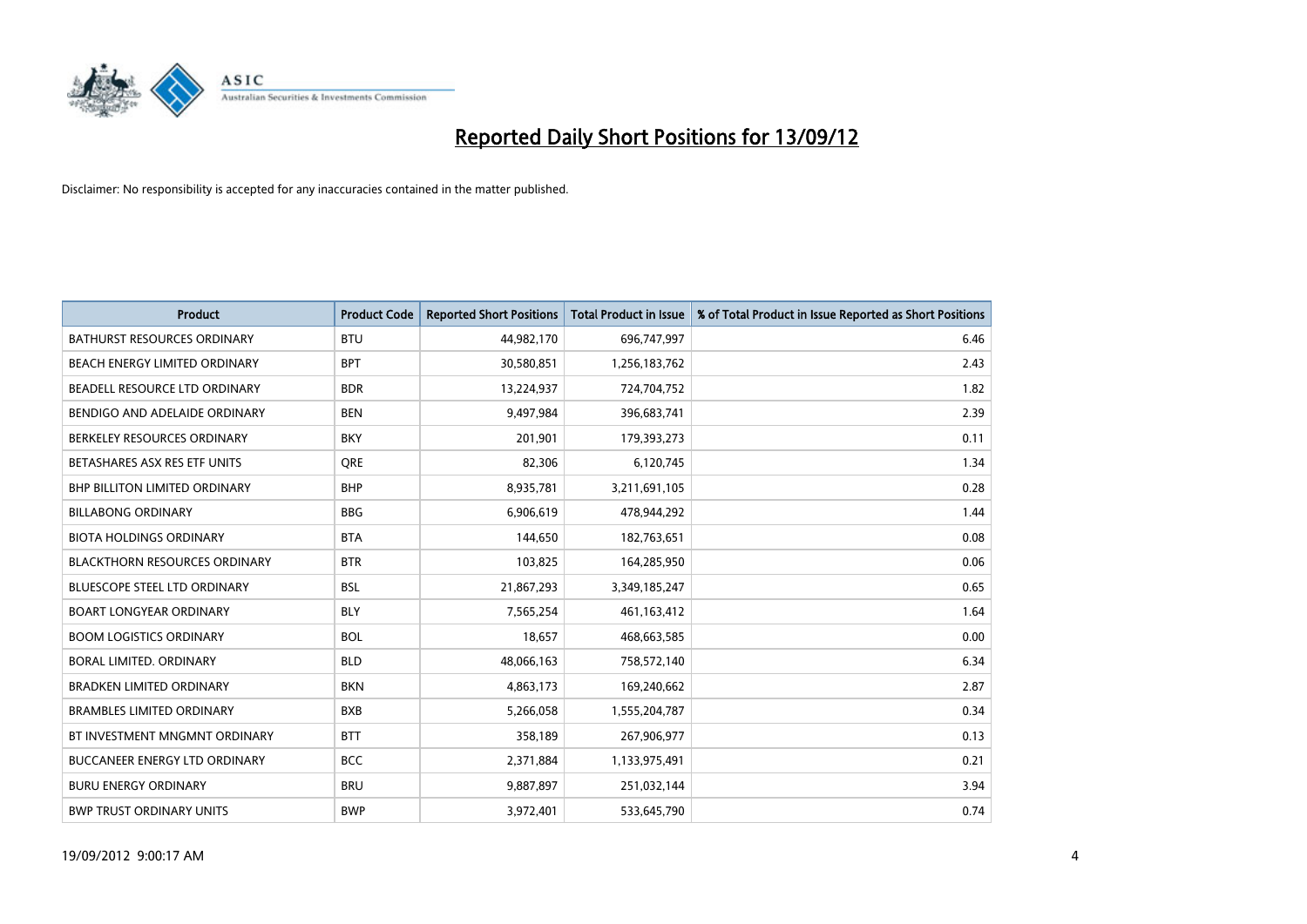

| <b>Product</b>                           | <b>Product Code</b> | <b>Reported Short Positions</b> | <b>Total Product in Issue</b> | % of Total Product in Issue Reported as Short Positions |
|------------------------------------------|---------------------|---------------------------------|-------------------------------|---------------------------------------------------------|
| CABCHARGE AUSTRALIA ORDINARY             | CAB                 | 5,050,809                       | 120,430,683                   | 4.19                                                    |
| CALIBRE GROUP LTD ORDINARY               | <b>CGH</b>          | 252,799                         | 293,192,506                   | 0.09                                                    |
| <b>CALTEX AUSTRALIA ORDINARY</b>         | <b>CTX</b>          | 3,507,424                       | 270,000,000                   | 1.30                                                    |
| CAPE LAMBERT RES LTD ORDINARY            | <b>CFE</b>          | 525,737                         | 689,108,792                   | 0.08                                                    |
| CARABELLA RES LTD ORDINARY               | <b>CLR</b>          | 200,380                         | 133,642,797                   | 0.15                                                    |
| <b>CARBON ENERGY ORDINARY</b>            | <b>CNX</b>          | 298,071                         | 776,306,566                   | 0.04                                                    |
| <b>CARDNO LIMITED ORDINARY</b>           | <b>CDD</b>          | 1,505,500                       | 138,578,044                   | 1.09                                                    |
| CARNARVON PETROLEUM ORDINARY             | <b>CVN</b>          | 102,056                         | 694,644,634                   | 0.01                                                    |
| CARSALES.COM LTD ORDINARY                | <b>CRZ</b>          | 16,416,801                      | 234,896,130                   | 6.99                                                    |
| CEDAR WOODS PROP. ORDINARY               | <b>CWP</b>          | 19,869                          | 72,189,514                    | 0.03                                                    |
| CENTRO RETAIL AUST ORD/UNIT STAPLED SEC  | <b>CRF</b>          | 18,497,637                      | 1,427,391,696                 | 1.30                                                    |
| <b>CERAMIC FUEL CELLS ORDINARY</b>       | <b>CFU</b>          | 598,626                         | 1,366,298,863                 | 0.04                                                    |
| CFS RETAIL TRUST GRP STAPLED SECURITIES  | <b>CFX</b>          | 46,471,276                      | 2,828,495,659                 | 1.64                                                    |
| CHALLENGER DIV.PRO. STAPLED UNITS        | <b>CDI</b>          | 16,363                          | 214,101,013                   | 0.01                                                    |
| <b>CHALLENGER INFRAST. STAPLED UNITS</b> | <b>CIF</b>          | 461,549                         | 316,223,785                   | 0.15                                                    |
| <b>CHALLENGER LIMITED ORDINARY</b>       | <b>CGF</b>          | 7,864,775                       | 544,652,710                   | 1.44                                                    |
| CHARTER HALL GROUP STAPLED US PROHIBIT.  | <b>CHC</b>          | 377,801                         | 298,399,347                   | 0.13                                                    |
| <b>CHARTER HALL RETAIL UNITS</b>         | <b>CQR</b>          | 1,076,165                       | 299,628,571                   | 0.36                                                    |
| <b>CHORUS LIMITED ORDINARY</b>           | <b>CNU</b>          | 859,370                         | 385,082,123                   | 0.22                                                    |
| CITIGOLD CORP LTD ORDINARY               | <b>CTO</b>          | 1,055,317                       | 1,238,622,051                 | 0.09                                                    |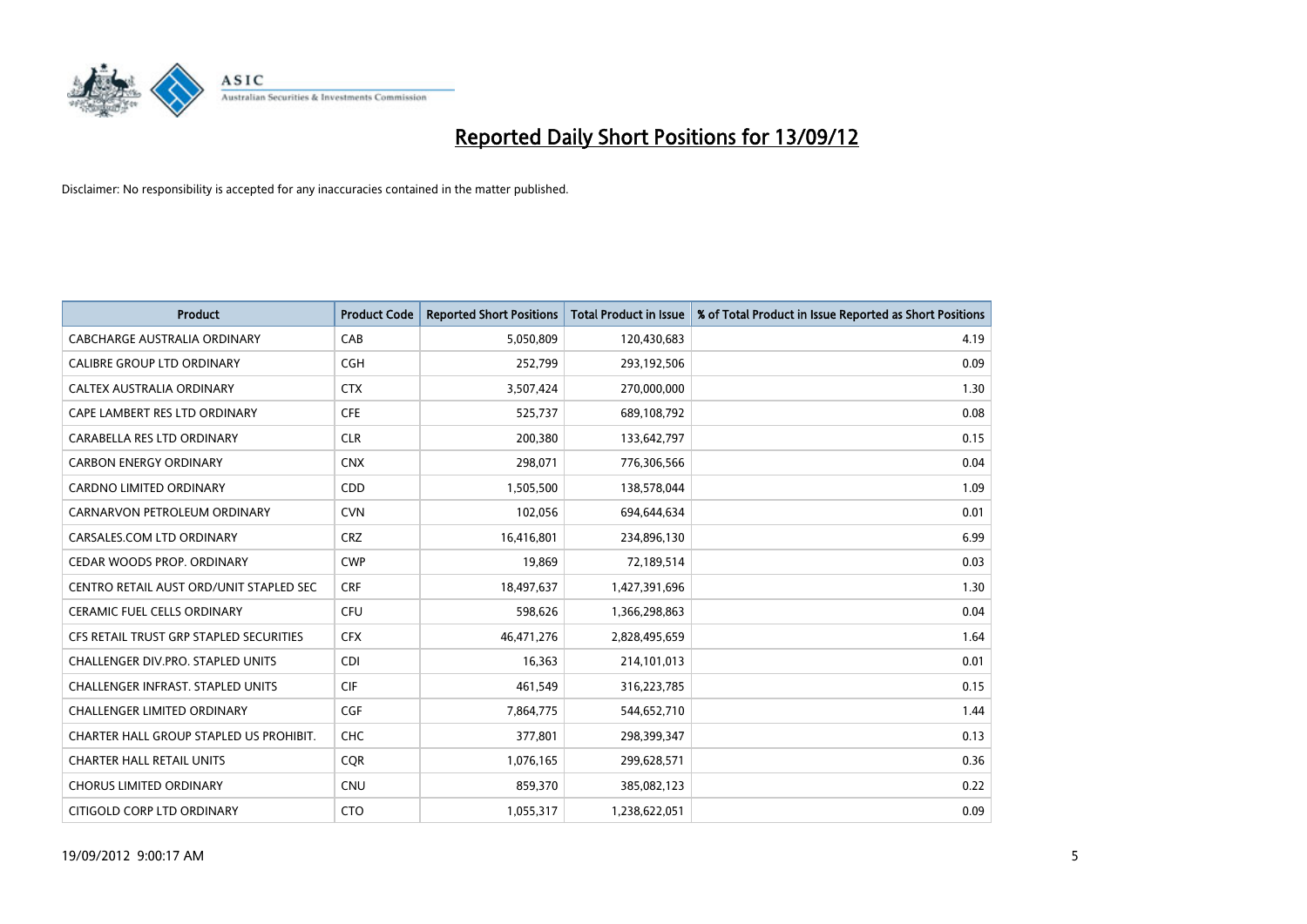

| <b>Product</b>                     | <b>Product Code</b> | <b>Reported Short Positions</b> | <b>Total Product in Issue</b> | % of Total Product in Issue Reported as Short Positions |
|------------------------------------|---------------------|---------------------------------|-------------------------------|---------------------------------------------------------|
| <b>CLOUGH LIMITED ORDINARY</b>     | <b>CLO</b>          | 114,396                         | 773,989,006                   | 0.01                                                    |
| <b>CNPR GRP UNITS/ORD STAPLED</b>  | <b>CNP</b>          | 2,537                           | 972,414,514                   | 0.00                                                    |
| COAL OF AFRICA LTD ORDINARY        | <b>CZA</b>          | 185,642                         | 766,042,402                   | 0.02                                                    |
| COALSPUR MINES LTD ORDINARY        | <b>CPL</b>          | 13,022,477                      | 620,729,899                   | 2.10                                                    |
| <b>COBAR CONSOLIDATED ORDINARY</b> | CCU                 | 31,068                          | 210,101,187                   | 0.01                                                    |
| COCA-COLA AMATIL ORDINARY          | <b>CCL</b>          | 3,714,114                       | 761,319,007                   | 0.49                                                    |
| <b>COCHLEAR LIMITED ORDINARY</b>   | <b>COH</b>          | 5,303,817                       | 56,972,605                    | 9.31                                                    |
| COCKATOO COAL ORDINARY             | <b>COK</b>          | 14,644,116                      | 1,016,746,908                 | 1.44                                                    |
| COLLINS FOODS LTD ORDINARY         | <b>CKF</b>          | 23,670                          | 93,000,003                    | 0.03                                                    |
| COMMONWEALTH BANK, ORDINARY        | <b>CBA</b>          | 21,429,103                      | 1,592,154,780                 | 1.35                                                    |
| COMMONWEALTH PROP ORDINARY UNITS   | <b>CPA</b>          | 21,021,670                      | 2,347,003,413                 | 0.90                                                    |
| <b>COMPASS RESOURCES ORDINARY</b>  | <b>CMR</b>          | 7,472                           | 1,403,744,100                 | 0.00                                                    |
| <b>COMPUTERSHARE LTD ORDINARY</b>  | CPU                 | 7,325,276                       | 555,664,059                   | 1.32                                                    |
| CONSOLIDATED MEDIA, ORDINARY       | <b>CMI</b>          | 545,546                         | 561,834,996                   | 0.10                                                    |
| CONTINENTAL COAL LTD ORDINARY      | CCC                 | 983                             | 445,894,046                   | 0.00                                                    |
| COOPER ENERGY LTD ORDINARY         | <b>COE</b>          | 59,067                          | 328,694,257                   | 0.02                                                    |
| <b>CREDIT CORP GROUP ORDINARY</b>  | <b>CCP</b>          | 46,783                          | 45,571,114                    | 0.10                                                    |
| CROMWELL PROP STAPLED SECURITIES   | <b>CMW</b>          | 4,029                           | 1,172,569,708                 | 0.00                                                    |
| <b>CROWN LIMITED ORDINARY</b>      | <b>CWN</b>          | 5,799,222                       | 728,394,185                   | 0.80                                                    |
| <b>CSG LIMITED ORDINARY</b>        | CSV                 | 812,900                         | 282,567,499                   | 0.29                                                    |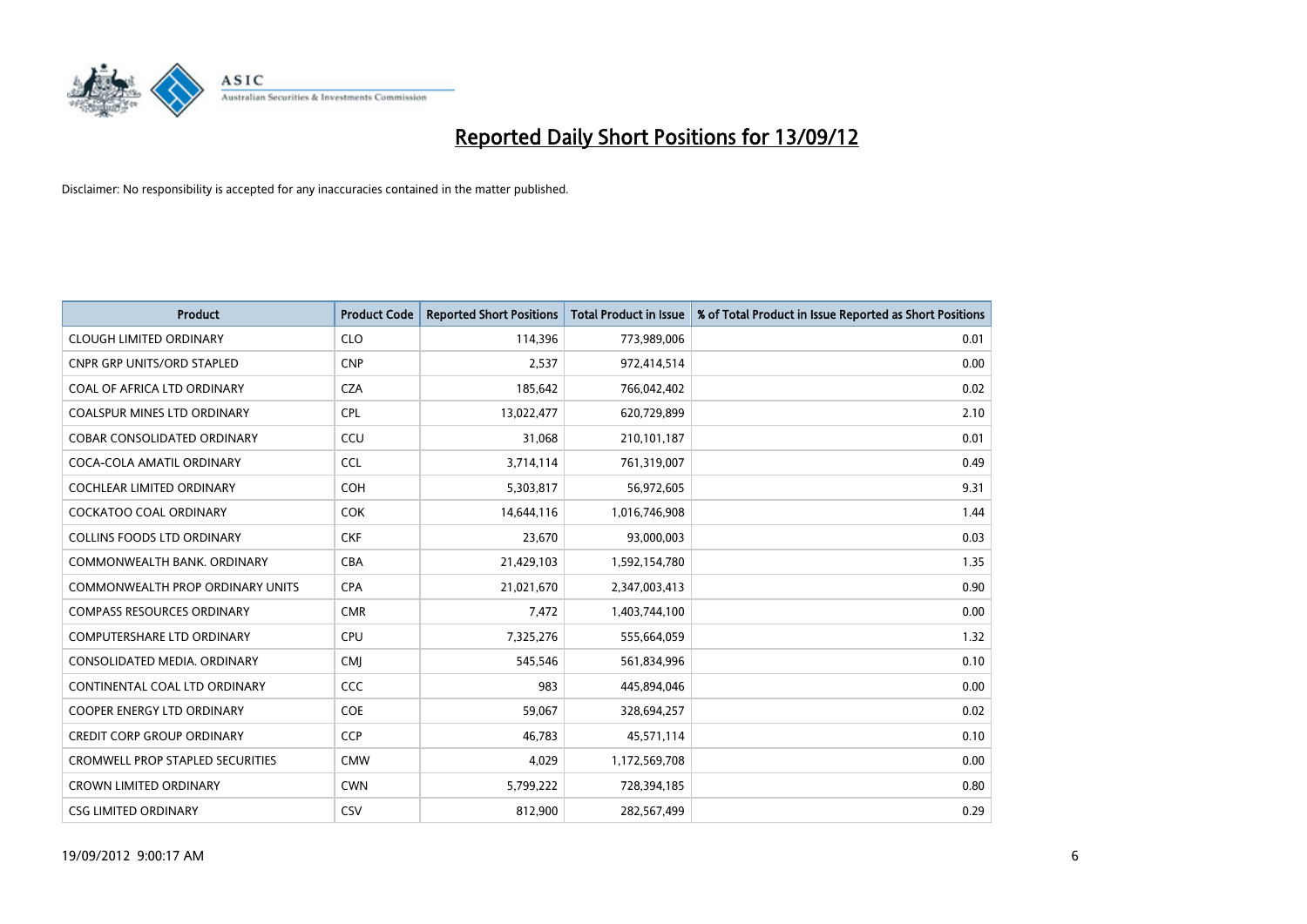

| <b>Product</b>                       | <b>Product Code</b> | <b>Reported Short Positions</b> | <b>Total Product in Issue</b> | % of Total Product in Issue Reported as Short Positions |
|--------------------------------------|---------------------|---------------------------------|-------------------------------|---------------------------------------------------------|
| <b>CSL LIMITED ORDINARY</b>          | <b>CSL</b>          | 3,939,953                       | 505,808,353                   | 0.78                                                    |
| <b>CSR LIMITED ORDINARY</b>          | <b>CSR</b>          | 46,047,932                      | 506,000,315                   | 9.10                                                    |
| <b>CUDECO LIMITED ORDINARY</b>       | CDU                 | 5,179,665                       | 188,043,961                   | 2.75                                                    |
| <b>CUE ENERGY RESOURCE ORDINARY</b>  | <b>CUE</b>          | 24,777                          | 698,119,720                   | 0.00                                                    |
| DART ENERGY LTD ORDINARY             | <b>DTE</b>          | 16,386,231                      | 769,240,406                   | 2.13                                                    |
| DAVID JONES LIMITED ORDINARY         | <b>DJS</b>          | 49,501,934                      | 528,655,600                   | 9.36                                                    |
| <b>DECMIL GROUP LIMITED ORDINARY</b> | <b>DCG</b>          | 1,449,469                       | 167,567,757                   | 0.87                                                    |
| DEXUS PROPERTY GROUP STAPLED UNITS   | <b>DXS</b>          | 12,271,428                      | 4,839,024,176                 | 0.25                                                    |
| DISCOVERY METALS LTD ORDINARY        | <b>DML</b>          | 12,104,548                      | 483,794,898                   | 2.50                                                    |
| DOMINO PIZZA ENTERPR ORDINARY        | <b>DMP</b>          | 291,382                         | 70,092,674                    | 0.42                                                    |
| DORAY MINERALS LTD ORDINARY          | <b>DRM</b>          | 189,464                         | 81,626,525                    | 0.23                                                    |
| DOWNER EDI LIMITED ORDINARY          | <b>DOW</b>          | 9,201,006                       | 429,100,296                   | 2.14                                                    |
| DRILLSEARCH ENERGY ORDINARY          | <b>DLS</b>          | 1,845,532                       | 386,468,803                   | 0.48                                                    |
| DUET GROUP STAPLED US PROHIBIT.      | <b>DUE</b>          | 6,780,876                       | 1,116,638,606                 | 0.61                                                    |
| DULUXGROUP LIMITED ORDINARY          | <b>DLX</b>          | 7,855,152                       | 368,984,902                   | 2.13                                                    |
| ECHO ENTERTAINMENT ORDINARY          | <b>EGP</b>          | 13,329,180                      | 825,672,730                   | 1.61                                                    |
| ELDERS LIMITED ORDINARY              | <b>ELD</b>          | 18,034,411                      | 448,598,480                   | 4.02                                                    |
| ELEMENTAL MINERALS ORDINARY          | <b>ELM</b>          | 155,348                         | 243,614,280                   | 0.06                                                    |
| ELEMENTOS LIMITED ORDINARY           | <b>ELT</b>          | 16                              | 82,383,526                    | 0.00                                                    |
| <b>EMECO HOLDINGS ORDINARY</b>       | <b>EHL</b>          | 4,234,114                       | 631,237,586                   | 0.67                                                    |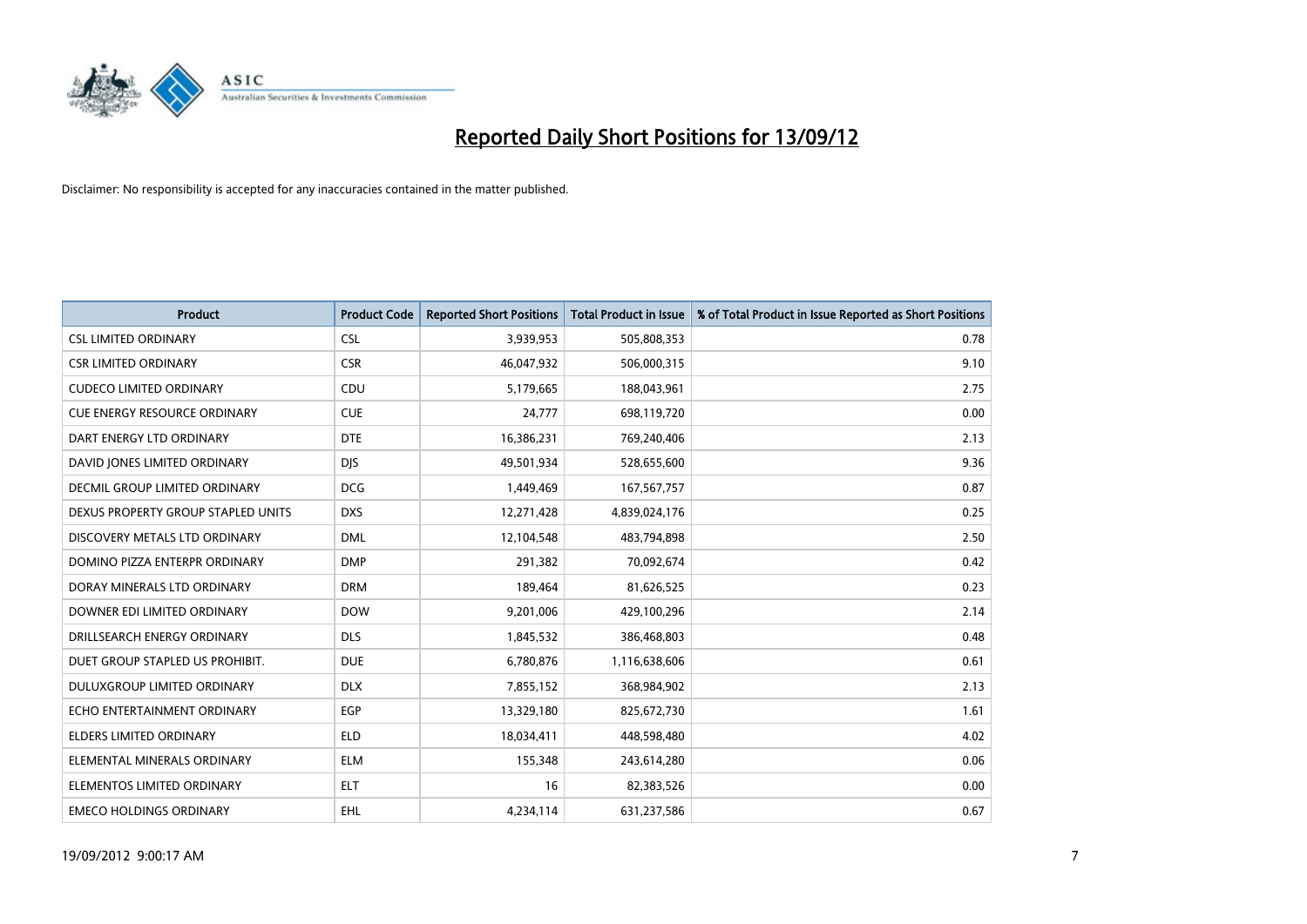

| <b>Product</b>                        | <b>Product Code</b> | <b>Reported Short Positions</b> | <b>Total Product in Issue</b> | % of Total Product in Issue Reported as Short Positions |
|---------------------------------------|---------------------|---------------------------------|-------------------------------|---------------------------------------------------------|
| <b>ENDEAVOUR MIN CORP CDI 1:1</b>     | <b>EVR</b>          | 216,625                         | 119,771,509                   | 0.18                                                    |
| ENERGY RESOURCES ORDINARY 'A'         | <b>ERA</b>          | 7,453,196                       | 517,725,062                   | 1.44                                                    |
| ENERGY WORLD CORPOR, ORDINARY         | <b>EWC</b>          | 18,219,779                      | 1,734,166,672                 | 1.05                                                    |
| ENVESTRA LIMITED ORDINARY             | <b>ENV</b>          | 16, 197, 245                    | 1,572,392,111                 | 1.03                                                    |
| EOUATORIAL RES LTD ORDINARY           | EQX                 | 53,234                          | 117,235,353                   | 0.05                                                    |
| EVOLUTION MINING LTD ORDINARY         | <b>EVN</b>          | 2,085,405                       | 707,605,713                   | 0.29                                                    |
| FAIRFAX MEDIA LTD ORDINARY            | <b>FXI</b>          | 268,035,667                     | 2,351,955,725                 | 11.40                                                   |
| FAR LTD ORDINARY                      | <b>FAR</b>          | 21,000,000                      | 2,499,846,742                 | 0.84                                                    |
| FINBAR GROUP LIMITED ORDINARY         | <b>FRI</b>          | 6,795                           | 214,824,630                   | 0.00                                                    |
| FISHER & PAYKEL APP. ORDINARY         | <b>FPA</b>          | 250,000                         | 724,235,162                   | 0.03                                                    |
| FISHER & PAYKEL H. ORDINARY           | <b>FPH</b>          | 34,877                          | 538,087,084                   | 0.01                                                    |
| FKP PROPERTY GROUP STAPLED SECURITIES | <b>FKP</b>          | 56,140,839                      | 1,212,083,417                 | 4.63                                                    |
| FLEETWOOD CORP ORDINARY               | <b>FWD</b>          | 1,114,244                       | 59,241,388                    | 1.88                                                    |
| FLETCHER BUILDING ORDINARY            | <b>FBU</b>          | 10,092,388                      | 682,866,936                   | 1.48                                                    |
| <b>FLEXIGROUP LIMITED ORDINARY</b>    | <b>FXL</b>          | 54,452                          | 284,486,499                   | 0.02                                                    |
| FLIGHT CENTRE ORDINARY                | <b>FLT</b>          | 13,508,643                      | 100,072,666                   | 13.50                                                   |
| FLINDERS MINES LTD ORDINARY           | <b>FMS</b>          | 985,088                         | 1,821,300,404                 | 0.05                                                    |
| FOCUS MINERALS LTD ORDINARY           | <b>FML</b>          | 573,600                         | 4,320,773,701                 | 0.01                                                    |
| <b>FORGE GROUP LIMITED ORDINARY</b>   | FGE                 | 576,104                         | 86,169,014                    | 0.67                                                    |
| FORTESCUE METALS GRP ORDINARY         | <b>FMG</b>          | 218,445,038                     | 3,113,798,659                 | 7.02                                                    |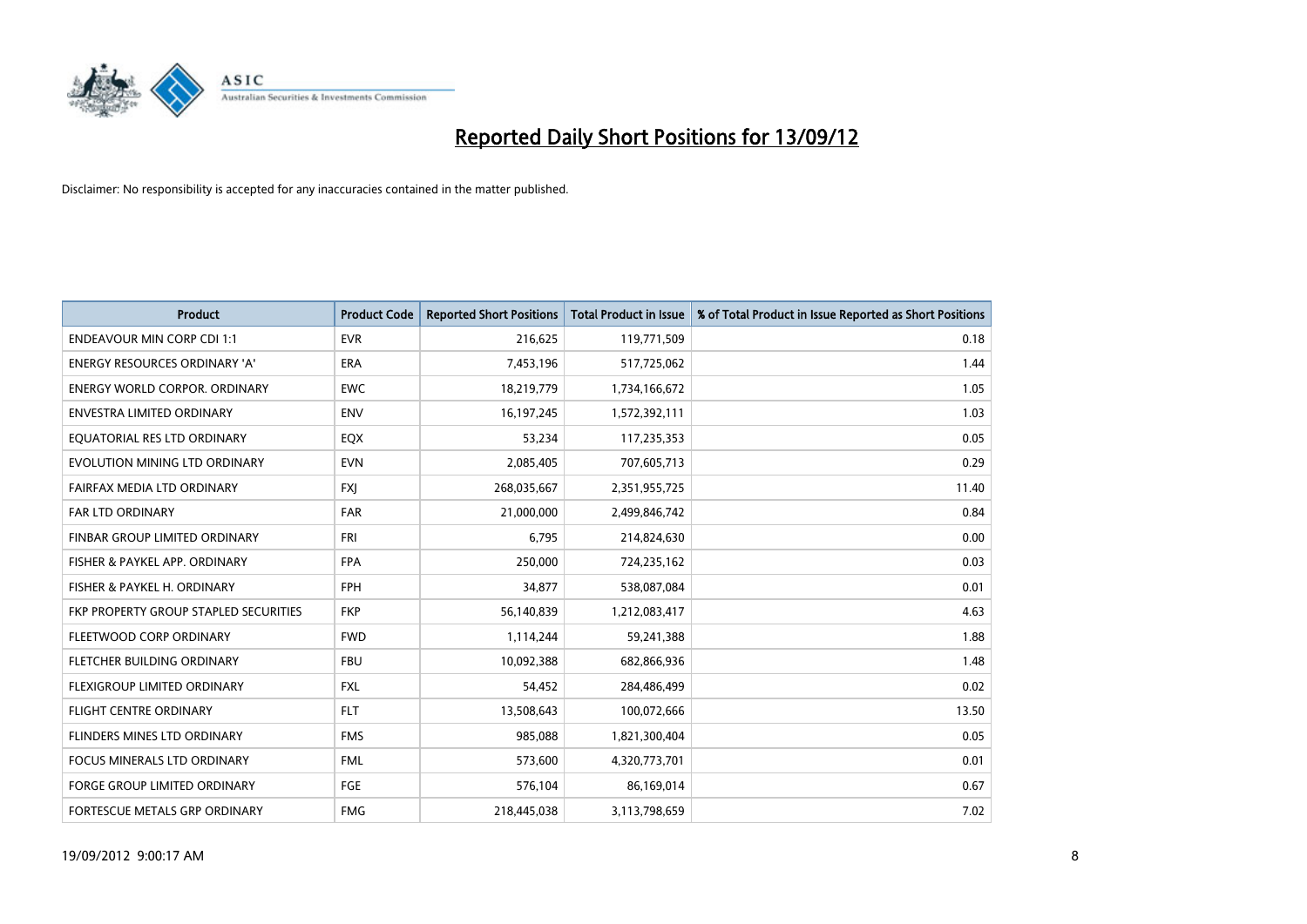

| <b>Product</b>                            | <b>Product Code</b> | <b>Reported Short Positions</b> | <b>Total Product in Issue</b> | % of Total Product in Issue Reported as Short Positions |
|-------------------------------------------|---------------------|---------------------------------|-------------------------------|---------------------------------------------------------|
| <b>G.U.D. HOLDINGS ORDINARY</b>           | GUD                 | 1,323,870                       | 71,341,319                    | 1.86                                                    |
| <b>GALAXY RESOURCES ORDINARY</b>          | <b>GXY</b>          | 5,886,067                       | 506,359,341                   | 1.16                                                    |
| <b>GENETIC TECHNOLOGIES ORDINARY</b>      | <b>GTG</b>          | 789,270                         | 464,771,819                   | 0.17                                                    |
| <b>GEODYNAMICS LIMITED ORDINARY</b>       | GDY                 | 850                             | 406,452,608                   | 0.00                                                    |
| <b>GINDALBIE METALS LTD ORDINARY</b>      | <b>GBG</b>          | 59,351,596                      | 1,247,487,454                 | 4.76                                                    |
| <b>GOLD ROAD RES LTD ORDINARY</b>         | <b>GOR</b>          | 158,770                         | 390,015,665                   | 0.04                                                    |
| <b>GOODMAN FIELDER, ORDINARY</b>          | <b>GFF</b>          | 35,397,410                      | 1,955,559,207                 | 1.81                                                    |
| <b>GOODMAN GROUP STAPLED US PROHIBIT.</b> | <b>GMG</b>          | 13,572,800                      | 1,607,517,309                 | 0.84                                                    |
| <b>GPT GROUP STAPLED SEC.</b>             | <b>GPT</b>          | 4,420,855                       | 1,766,785,075                 | 0.25                                                    |
| <b>GRAINCORP LIMITED A CLASS ORDINARY</b> | <b>GNC</b>          | 2,804,618                       | 210,467,800                   | 1.33                                                    |
| <b>GRANGE RESOURCES. ORDINARY</b>         | <b>GRR</b>          | 2,864,137                       | 1,155,487,102                 | 0.25                                                    |
| <b>GREENLAND MIN EN LTD ORDINARY</b>      | GGG                 | 3,601,305                       | 416,590,488                   | 0.86                                                    |
| <b>GRYPHON MINERALS LTD ORDINARY</b>      | GRY                 | 19,615,889                      | 348,264,983                   | 5.63                                                    |
| <b>GUILDFORD COAL LTD ORDINARY</b>        | <b>GUF</b>          | 2,381,022                       | 521,046,899                   | 0.46                                                    |
| <b>GUIARAT NRE COAL LTD ORDINARY</b>      | <b>GNM</b>          | 588,100                         | 1,123,137,858                 | 0.05                                                    |
| <b>GUNNS LIMITED ORDINARY</b>             | <b>GNS</b>          | 51,540,494                      | 848,401,559                   | 6.08                                                    |
| <b>GWA GROUP LTD ORDINARY</b>             | <b>GWA</b>          | 12,336,682                      | 302,005,514                   | 4.08                                                    |
| HARVEY NORMAN ORDINARY                    | <b>HVN</b>          | 96,873,572                      | 1,062,316,784                 | 9.12                                                    |
| HASTIE GROUP LIMITED ORDINARY             | <b>HST</b>          | 233,914                         | 137,353,504                   | 0.17                                                    |
| HASTINGS DIVERSIFIED STAPLED SECURITY     | <b>HDF</b>          | 311,129                         | 530,001,072                   | 0.06                                                    |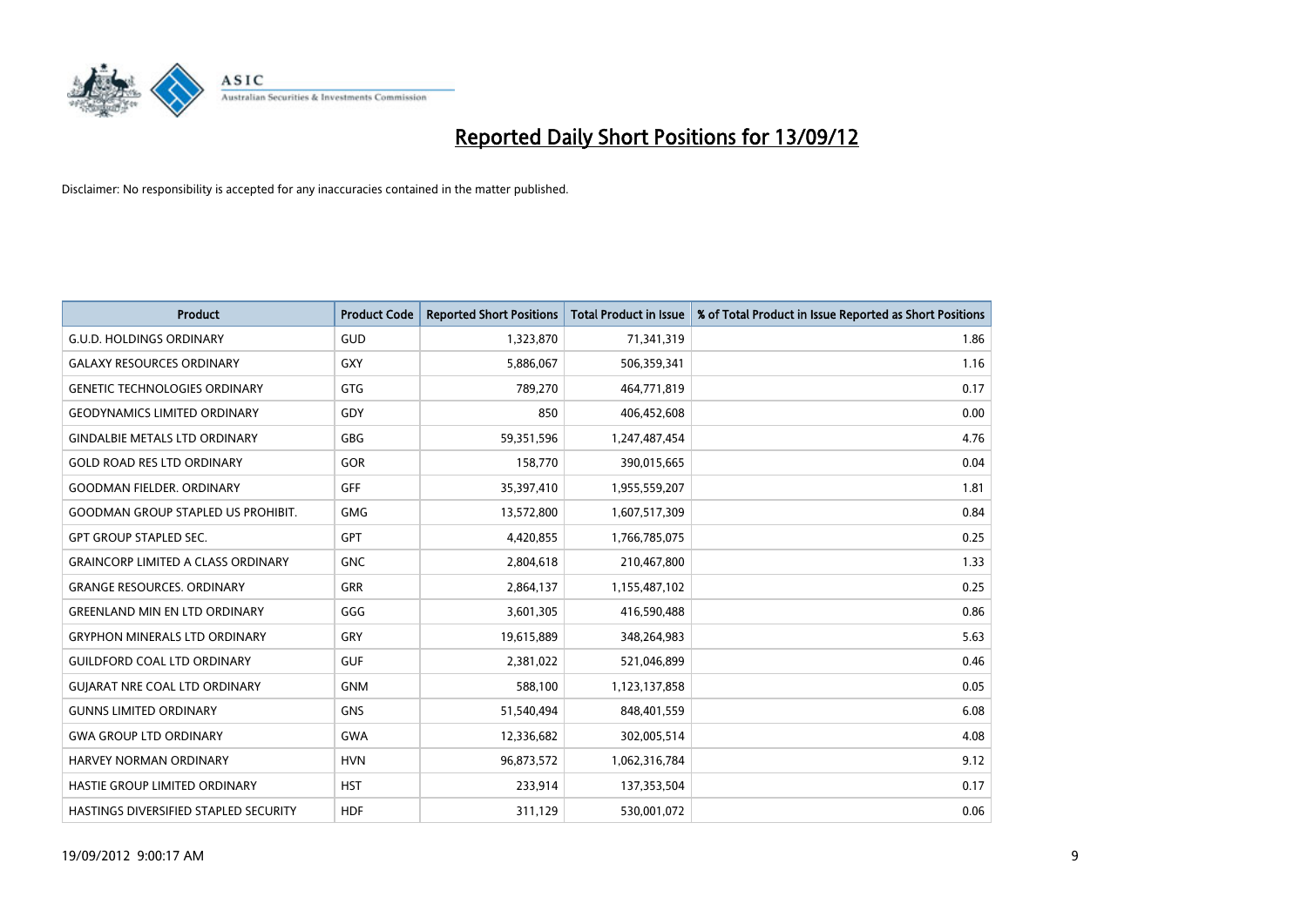

| <b>Product</b>                                | <b>Product Code</b> | <b>Reported Short Positions</b> | <b>Total Product in Issue</b> | % of Total Product in Issue Reported as Short Positions |
|-----------------------------------------------|---------------------|---------------------------------|-------------------------------|---------------------------------------------------------|
| <b>HENDERSON GROUP CDI 1:1</b>                | <b>HGG</b>          | 8,110,033                       | 703,767,300                   | 1.15                                                    |
| HFA HOLDINGS LIMITED ORDINARY                 | <b>HFA</b>          | 3,809                           | 117,332,831                   | 0.00                                                    |
| HILLGROVE RES LTD ORDINARY                    | <b>HGO</b>          | 2,546,474                       | 1,022,760,221                 | 0.25                                                    |
| HILLS HOLDINGS LTD ORDINARY                   | <b>HIL</b>          | 2,962,653                       | 246,500,444                   | 1.20                                                    |
| HORIZON OIL LIMITED ORDINARY                  | <b>HZN</b>          | 24,216,272                      | 1,130,811,515                 | 2.14                                                    |
| <b>ICON ENERGY LIMITED ORDINARY</b>           | <b>ICN</b>          | 72                              | 469,301,394                   | 0.00                                                    |
| <b>IINET LIMITED ORDINARY</b>                 | <b>IIN</b>          | 4,000                           | 161,038,847                   | 0.00                                                    |
| ILUKA RESOURCES ORDINARY                      | ILU                 | 46,376,405                      | 418,700,517                   | 11.08                                                   |
| <b>IMDEX LIMITED ORDINARY</b>                 | <b>IMD</b>          | 966,728                         | 208,235,426                   | 0.46                                                    |
| <b>INCITEC PIVOT ORDINARY</b>                 | <b>IPL</b>          | 2,924,104                       | 1,628,730,107                 | 0.18                                                    |
| INDEPENDENCE GROUP ORDINARY                   | <b>IGO</b>          | 11,538,230                      | 232,882,535                   | 4.95                                                    |
| <b>INDOPHIL RESOURCES ORDINARY</b>            | <b>IRN</b>          | 1,190,574                       | 1,203,146,194                 | 0.10                                                    |
| INDUSTREA LIMITED ORDINARY                    | IDL                 | 8,453,255                       | 370,268,218                   | 2.28                                                    |
| <b>INFIGEN ENERGY STAPLED SECURITIES</b>      | <b>IFN</b>          | 3,258,644                       | 762,265,972                   | 0.43                                                    |
| <b>INSURANCE AUSTRALIA ORDINARY</b>           | IAG                 | 6,482,876                       | 2,079,034,021                 | 0.31                                                    |
| INTEGRA MINING LTD. ORDINARY                  | <b>IGR</b>          | 1,673,216                       | 934,440,899                   | 0.18                                                    |
| <b>INTREPID MINES ORDINARY</b>                | <b>IAU</b>          | 7,260,841                       | 553,657,757                   | 1.31                                                    |
| <b>INVESTA OFFICE FUND STAPLED SECURITIES</b> | <b>IOF</b>          | 3,375,159                       | 614,047,458                   | 0.55                                                    |
| <b>INVOCARE LIMITED ORDINARY</b>              | IVC                 | 3,368,864                       | 110,030,298                   | 3.06                                                    |
| <b>ION LIMITED ORDINARY</b>                   | <b>ION</b>          | 164,453                         | 256,365,105                   | 0.06                                                    |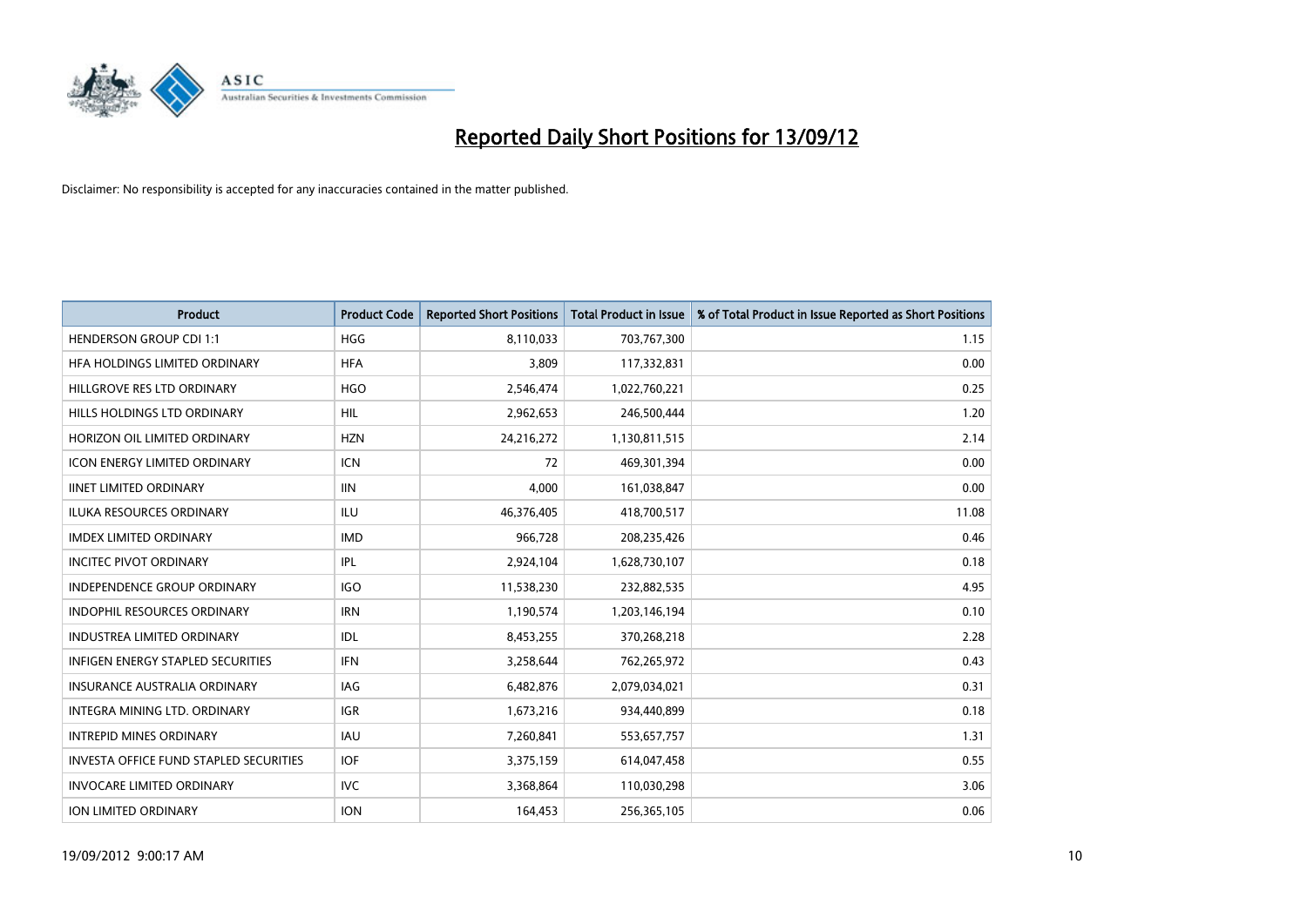

| <b>Product</b>                            | <b>Product Code</b> | <b>Reported Short Positions</b> | <b>Total Product in Issue</b> | % of Total Product in Issue Reported as Short Positions |
|-------------------------------------------|---------------------|---------------------------------|-------------------------------|---------------------------------------------------------|
| <b>IOOF HOLDINGS LTD ORDINARY</b>         | IFL                 | 2,346,950                       | 229,794,395                   | 1.02                                                    |
| <b>IRESS LIMITED ORDINARY</b>             | <b>IRE</b>          | 2,784,173                       | 128,428,871                   | 2.17                                                    |
| <b>IRON ORE HOLDINGS ORDINARY</b>         | <b>IOH</b>          | 39,353                          | 161,174,005                   | 0.02                                                    |
| ISHARES MSCI AUS 200 ISHARES MSCI AUS 200 | IOZ                 | 10,317                          | 5,705,098                     | 0.18                                                    |
| <b>IVANHOE AUSTRALIA ORDINARY</b>         | <b>IVA</b>          | 2,889,890                       | 555,476,873                   | 0.52                                                    |
| JAMES HARDIE INDUST CHESS DEPOSITARY INT  | <b>IHX</b>          | 9,093,261                       | 439,092,117                   | 2.07                                                    |
| <b>IB HI-FI LIMITED ORDINARY</b>          | <b>IBH</b>          | 20,705,333                      | 98,850,643                    | 20.95                                                   |
| <b>JUPITER MINES ORDINARY</b>             | <b>IMS</b>          | 158                             | 2,281,835,383                 | 0.00                                                    |
| KAGARA LTD ORDINARY                       | KZL                 | 2,999,427                       | 798,953,117                   | 0.38                                                    |
| KANGAROO RES LTD ORDINARY                 | <b>KRL</b>          | 348,186                         | 3,434,430,012                 | 0.01                                                    |
| KAROON GAS AUSTRALIA ORDINARY             | <b>KAR</b>          | 1,656,934                       | 221,420,769                   | 0.75                                                    |
| KATHMANDU HOLD LTD ORDINARY               | <b>KMD</b>          | 1,281,035                       | 200,165,940                   | 0.64                                                    |
| <b>KBL MINING LIMITED ORDINARY</b>        | <b>KBL</b>          | 1,820                           | 285,421,456                   | 0.00                                                    |
| <b>KENTOR GOLD LIMITED ORDINARY</b>       | KGL                 | 275                             | 140,040,563                   | 0.00                                                    |
| KINGSGATE CONSOLID. ORDINARY              | <b>KCN</b>          | 7,911,449                       | 151,347,122                   | 5.23                                                    |
| KINGSROSE MINING LTD ORDINARY             | <b>KRM</b>          | 61,949                          | 289,318,617                   | 0.02                                                    |
| LEIGHTON HOLDINGS ORDINARY                | LEI                 | 14,032,691                      | 337,087,596                   | 4.16                                                    |
| LEND LEASE GROUP UNIT/ORD STAPLED         | <b>LLC</b>          | 6,160,884                       | 572,789,827                   | 1.08                                                    |
| LINC ENERGY LTD ORDINARY                  | <b>LNC</b>          | 41,899,370                      | 504,487,631                   | 8.31                                                    |
| LIQUEFIED NATURAL ORDINARY                | <b>LNG</b>          | 272,800                         | 267,699,015                   | 0.10                                                    |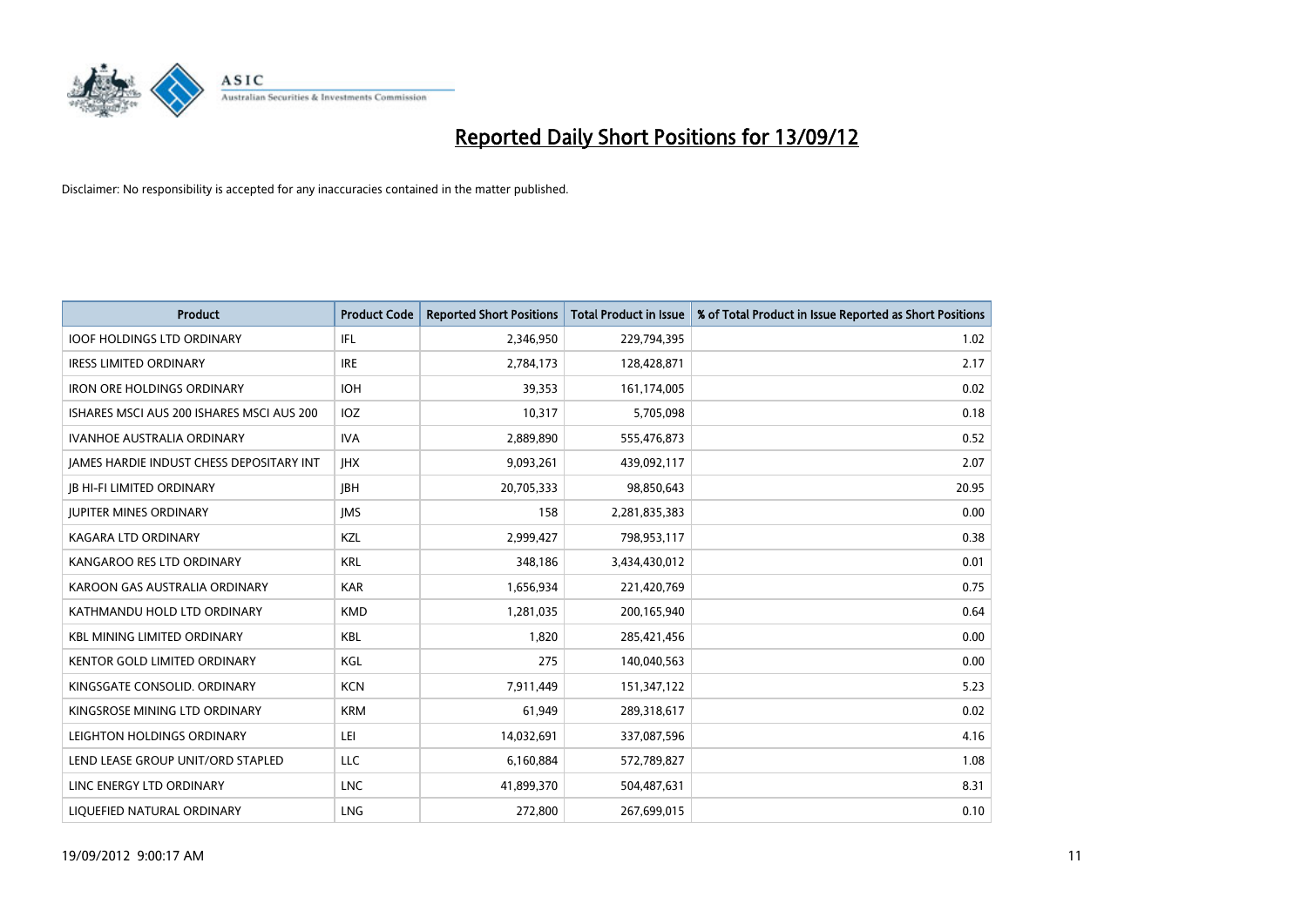

| <b>Product</b>                        | <b>Product Code</b> | <b>Reported Short Positions</b> | <b>Total Product in Issue</b> | % of Total Product in Issue Reported as Short Positions |
|---------------------------------------|---------------------|---------------------------------|-------------------------------|---------------------------------------------------------|
| <b>LYNAS CORPORATION ORDINARY</b>     | <b>LYC</b>          | 230,298,789                     | 1,716,129,131                 | 13.42                                                   |
| M2 TELECOMMUNICATION ORDINARY         | <b>MTU</b>          | 3,140,137                       | 156,806,954                   | 2.00                                                    |
| <b>MACA LIMITED ORDINARY</b>          | <b>MLD</b>          | 1,602                           | 150,000,000                   | 0.00                                                    |
| <b>MACMAHON HOLDINGS ORDINARY</b>     | <b>MAH</b>          | 2,784,055                       | 741,316,038                   | 0.38                                                    |
| MACQ ATLAS ROADS GRP ORDINARY STAPLED | <b>MQA</b>          | 4,877,562                       | 478,531,436                   | 1.02                                                    |
| MACQUARIE GROUP LTD ORDINARY          | <b>MOG</b>          | 7,259,746                       | 340,046,521                   | 2.13                                                    |
| MAGELLAN FIN GRP LTD ORDINARY         | <b>MFG</b>          | 7,851                           | 152,558,341                   | 0.01                                                    |
| MAGELLAN FLAGSHIP ORDINARY            | <b>MFF</b>          | 490                             | 344,844,354                   | 0.00                                                    |
| MARENGO MINING ORDINARY               | <b>MGO</b>          | 39,850                          | 1,137,720,551                 | 0.00                                                    |
| <b>MATRIX C &amp; E LTD ORDINARY</b>  | <b>MCE</b>          | 1,081,809                       | 94,555,428                    | 1.14                                                    |
| <b>MAVERICK DRILLING ORDINARY</b>     | <b>MAD</b>          | 2,349,071                       | 452,726,751                   | 0.52                                                    |
| MCMILLAN SHAKESPEARE ORDINARY         | <b>MMS</b>          | 206                             | 74,523,965                    | 0.00                                                    |
| MEDUSA MINING LTD ORDINARY            | <b>MML</b>          | 1,539,377                       | 188,903,911                   | 0.81                                                    |
| MELBOURNE IT LIMITED ORDINARY         | <b>MLB</b>          | 20,002                          | 81,965,992                    | 0.02                                                    |
| MEO AUSTRALIA LTD ORDINARY            | <b>MEO</b>          | 4,806,343                       | 539,913,260                   | 0.89                                                    |
| <b>MERMAID MARINE ORDINARY</b>        | <b>MRM</b>          | 1,677,857                       | 221,618,033                   | 0.76                                                    |
| MESOBLAST LIMITED ORDINARY            | <b>MSB</b>          | 17,556,891                      | 284,478,361                   | 6.17                                                    |
| METALS X LIMITED ORDINARY             | <b>MLX</b>          | 1,826,211                       | 1,316,663,257                 | 0.14                                                    |
| METCASH LIMITED ORDINARY              | <b>MTS</b>          | 48,798,049                      | 880,704,786                   | 5.54                                                    |
| METMINCO LIMITED ORDINARY             | <b>MNC</b>          | 13,542                          | 1,749,541,573                 | 0.00                                                    |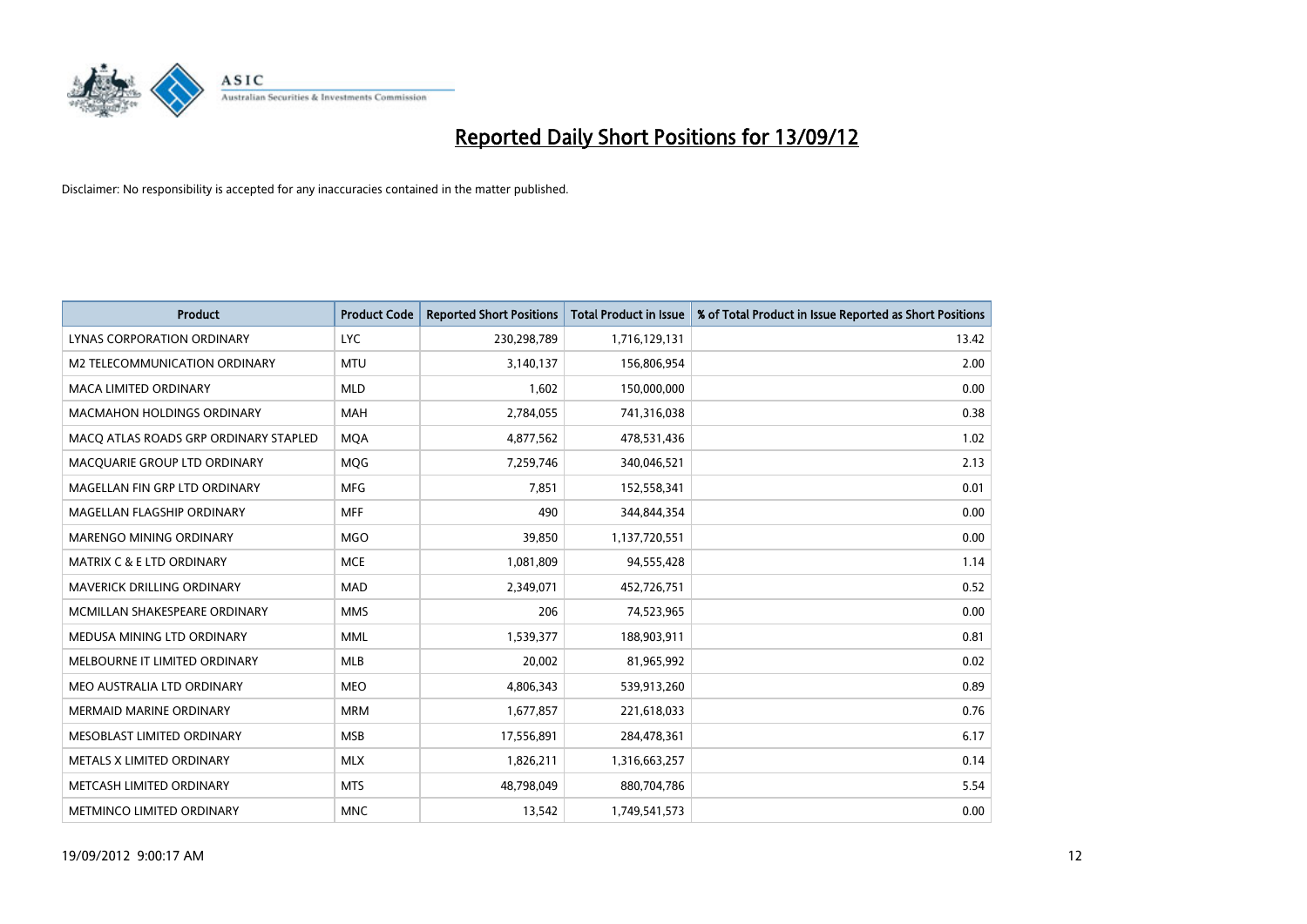

| <b>Product</b>                     | <b>Product Code</b> | <b>Reported Short Positions</b> | <b>Total Product in Issue</b> | % of Total Product in Issue Reported as Short Positions |
|------------------------------------|---------------------|---------------------------------|-------------------------------|---------------------------------------------------------|
| MICLYN EXP OFFSHR ORDINARY         | <b>MIO</b>          | 83,992                          | 278,515,705                   | 0.03                                                    |
| MILTON CORPORATION ORDINARY        | <b>MLT</b>          | 12,800                          | 121,625,655                   | 0.01                                                    |
| MINCOR RESOURCES NL ORDINARY       | <b>MCR</b>          | 1,336,104                       | 188,208,274                   | 0.71                                                    |
| MINERAL DEPOSITS ORDINARY          | <b>MDL</b>          | 467,417                         | 83,538,786                    | 0.56                                                    |
| MINERAL RESOURCES, ORDINARY        | <b>MIN</b>          | 5,454,556                       | 185,006,018                   | 2.95                                                    |
| MIRABELA NICKEL LTD ORDINARY       | <b>MBN</b>          | 13,090,381                      | 876,571,645                   | 1.49                                                    |
| MIRVAC GROUP STAPLED SECURITIES    | <b>MGR</b>          | 18,267,772                      | 3,425,587,451                 | 0.53                                                    |
| MOLOPO ENERGY LTD ORDINARY         | <b>MPO</b>          | 665,793                         | 245,849,711                   | 0.27                                                    |
| MOLY MINES LIMITED ORDINARY        | <b>MOL</b>          | 101                             | 384,893,989                   | 0.00                                                    |
| <b>MONADELPHOUS GROUP ORDINARY</b> | <b>MND</b>          | 5,276,464                       | 88,674,327                    | 5.95                                                    |
| MORTGAGE CHOICE LTD ORDINARY       | <b>MOC</b>          | 2,270,632                       | 121,219,572                   | 1.87                                                    |
| <b>MOUNT GIBSON IRON ORDINARY</b>  | <b>MGX</b>          | 4,930,105                       | 1,085,728,430                 | 0.45                                                    |
| MURCHISON METALS LTD ORDINARY      | <b>MMX</b>          | 5,641,527                       | 450,427,346                   | 1.25                                                    |
| <b>MYER HOLDINGS LTD ORDINARY</b>  | <b>MYR</b>          | 58,562,203                      | 583,384,551                   | 10.04                                                   |
| <b>MYSTATE LIMITED ORDINARY</b>    | <b>MYS</b>          | 21,013                          | 87,012,663                    | 0.02                                                    |
| NATIONAL AUST. BANK ORDINARY       | <b>NAB</b>          | 10,421,966                      | 2,273,158,183                 | 0.46                                                    |
| NAVITAS LIMITED ORDINARY           | <b>NVT</b>          | 11,658,228                      | 375,318,628                   | 3.11                                                    |
| NEON ENERGY LIMITED ORDINARY       | <b>NEN</b>          | 172,051                         | 443,039,518                   | 0.04                                                    |
| NEW HOPE CORPORATION ORDINARY      | NHC                 | 3,125,043                       | 830,411,534                   | 0.38                                                    |
| NEWCREST MINING ORDINARY           | <b>NCM</b>          | 1,498,241                       | 765,000,000                   | 0.20                                                    |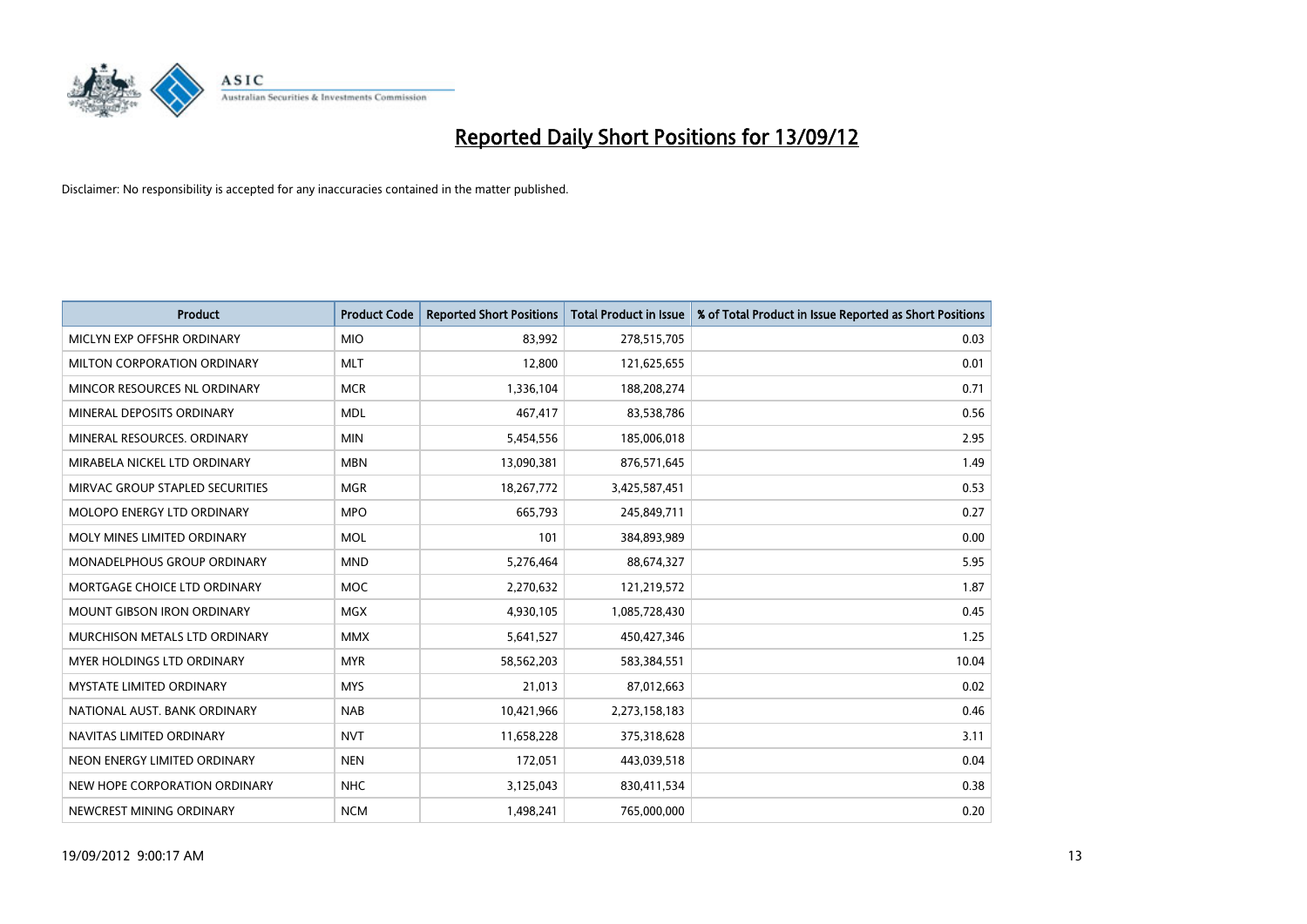

| <b>Product</b>                        | <b>Product Code</b> | <b>Reported Short Positions</b> | <b>Total Product in Issue</b> | % of Total Product in Issue Reported as Short Positions |
|---------------------------------------|---------------------|---------------------------------|-------------------------------|---------------------------------------------------------|
| NEWS CORP A NON-VOTING CDI            | <b>NWSLV</b>        | 3,076,964                       | 1,562,006,568                 | 0.20                                                    |
| NEWS CORP B VOTING CDI                | <b>NWS</b>          | 2,126,588                       | 798,520,953                   | 0.27                                                    |
| NEWSAT LIMITED ORDINARY               | <b>NWT</b>          | 70,000                          | 233,052,157                   | 0.03                                                    |
| NEXTDC LIMITED ORDINARY               | <b>NXT</b>          | 2,529,116                       | 150,602,388                   | 1.68                                                    |
| NEXUS ENERGY LIMITED ORDINARY         | <b>NXS</b>          | 2,594,731                       | 1,329,821,159                 | 0.20                                                    |
| NIB HOLDINGS LIMITED ORDINARY         | <b>NHF</b>          | 79,920                          | 439,004,182                   | 0.02                                                    |
| NIDO PETROLEUM ORDINARY               | <b>NDO</b>          | 105,313                         | 1,390,829,818                 | 0.01                                                    |
| NOBLE MINERAL RES ORDINARY            | <b>NMG</b>          | 4,536,497                       | 610,147,952                   | 0.74                                                    |
| NORFOLK GROUP ORDINARY                | <b>NFK</b>          | 350                             | 158,890,730                   | 0.00                                                    |
| NORTHERN IRON LTD ORDINARY            | <b>NFE</b>          | 220,836                         | 369,980,113                   | 0.06                                                    |
| NORTHERN STAR ORDINARY                | <b>NST</b>          | 1,327,517                       | 423,968,168                   | 0.31                                                    |
| NRW HOLDINGS LIMITED ORDINARY         | <b>NWH</b>          | 3,751,469                       | 278,888,011                   | 1.35                                                    |
| NUFARM LIMITED ORDINARY               | <b>NUF</b>          | 5,571,901                       | 262,142,247                   | 2.13                                                    |
| OAKTON LIMITED ORDINARY               | <b>OKN</b>          | 126,092                         | 91,721,874                    | 0.14                                                    |
| OCEANAGOLD CORP. CHESS DEPOSITARY INT | <b>OGC</b>          | 947,371                         | 263,024,376                   | 0.36                                                    |
| OIL SEARCH LTD ORDINARY               | OSH                 | 5,500,084                       | 1,331,356,047                 | 0.41                                                    |
| OM HOLDINGS LIMITED ORDINARY          | OMH                 | 4,252,532                       | 604,105,150                   | 0.70                                                    |
| ORICA LIMITED ORDINARY                | ORI                 | 1,522,567                       | 365,642,802                   | 0.42                                                    |
| ORIGIN ENERGY ORDINARY                | <b>ORG</b>          | 6,190,371                       | 1,090,096,548                 | 0.57                                                    |
| OROCOBRE LIMITED ORDINARY             | <b>ORE</b>          | 24,716                          | 103,195,029                   | 0.02                                                    |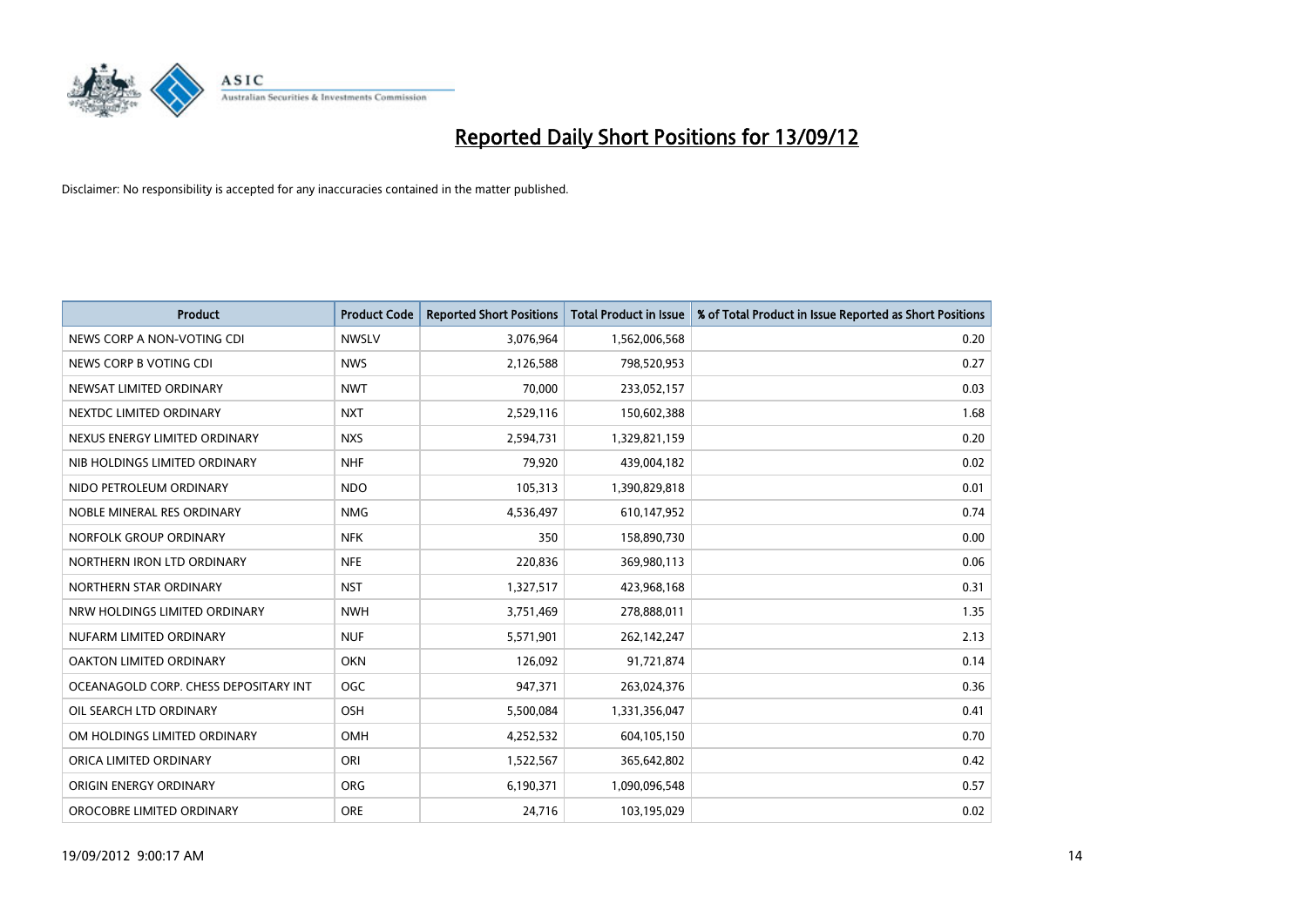

| <b>Product</b>               | <b>Product Code</b> | <b>Reported Short Positions</b> | <b>Total Product in Issue</b> | % of Total Product in Issue Reported as Short Positions |
|------------------------------|---------------------|---------------------------------|-------------------------------|---------------------------------------------------------|
| OROTONGROUP LIMITED ORDINARY | <b>ORL</b>          | 157,806                         | 40,880,902                    | 0.39                                                    |
| OZ MINERALS ORDINARY         | OZL                 | 5,622,525                       | 303,470,022                   | 1.85                                                    |
| PACIFIC BRANDS ORDINARY      | <b>PBG</b>          | 6,480,185                       | 912,915,695                   | 0.71                                                    |
| PALADIN ENERGY LTD ORDINARY  | <b>PDN</b>          | 70,425,650                      | 836,825,651                   | 8.42                                                    |
| PANAUST LIMITED ORDINARY     | <b>PNA</b>          | 3,475,486                       | 604,599,995                   | 0.57                                                    |
| PANORAMIC RESOURCES ORDINARY | PAN                 | 4,459,128                       | 255,681,195                   | 1.74                                                    |
| PAPERLINX LIMITED ORDINARY   | <b>PPX</b>          | 1,348,334                       | 609,280,761                   | 0.22                                                    |
| PAPILLON RES LTD ORDINARY    | PIR                 | 736,629                         | 246,366,045                   | 0.30                                                    |
| PEET LIMITED ORDINARY        | <b>PPC</b>          | 1,954,222                       | 321,010,215                   | 0.61                                                    |
| PERILYA LIMITED ORDINARY     | PEM                 | 236,116                         | 769,316,426                   | 0.03                                                    |
| PERPETUAL LIMITED ORDINARY   | <b>PPT</b>          | 968,397                         | 41,980,678                    | 2.31                                                    |
| PERSEUS MINING LTD ORDINARY  | PRU                 | 10,515,782                      | 457,962,088                   | 2.30                                                    |
| PHARMAXIS LTD ORDINARY       | <b>PXS</b>          | 5,550,048                       | 307,888,389                   | 1.80                                                    |
| PLATINUM ASSET ORDINARY      | <b>PTM</b>          | 10,469,961                      | 561,347,878                   | 1.87                                                    |
| PLATINUM AUSTRALIA ORDINARY  | PLA                 | 836,127                         | 504,968,043                   | 0.17                                                    |
| PMP LIMITED ORDINARY         | <b>PMP</b>          | 71,219                          | 323,781,124                   | 0.02                                                    |
| PREMIER INVESTMENTS ORDINARY | <b>PMV</b>          | 756,961                         | 155,260,478                   | 0.49                                                    |
| PREMIUM INVESTORS ORDINARY   | <b>PRV</b>          | 49,119                          | 101,212,781                   | 0.05                                                    |
| PRIMA BIOMED LTD ORDINARY    | <b>PRR</b>          | 4,911,900                       | 1,066,063,388                 | 0.46                                                    |
| PRIMARY HEALTH CARE ORDINARY | <b>PRY</b>          | 21,637,100                      | 501,717,314                   | 4.31                                                    |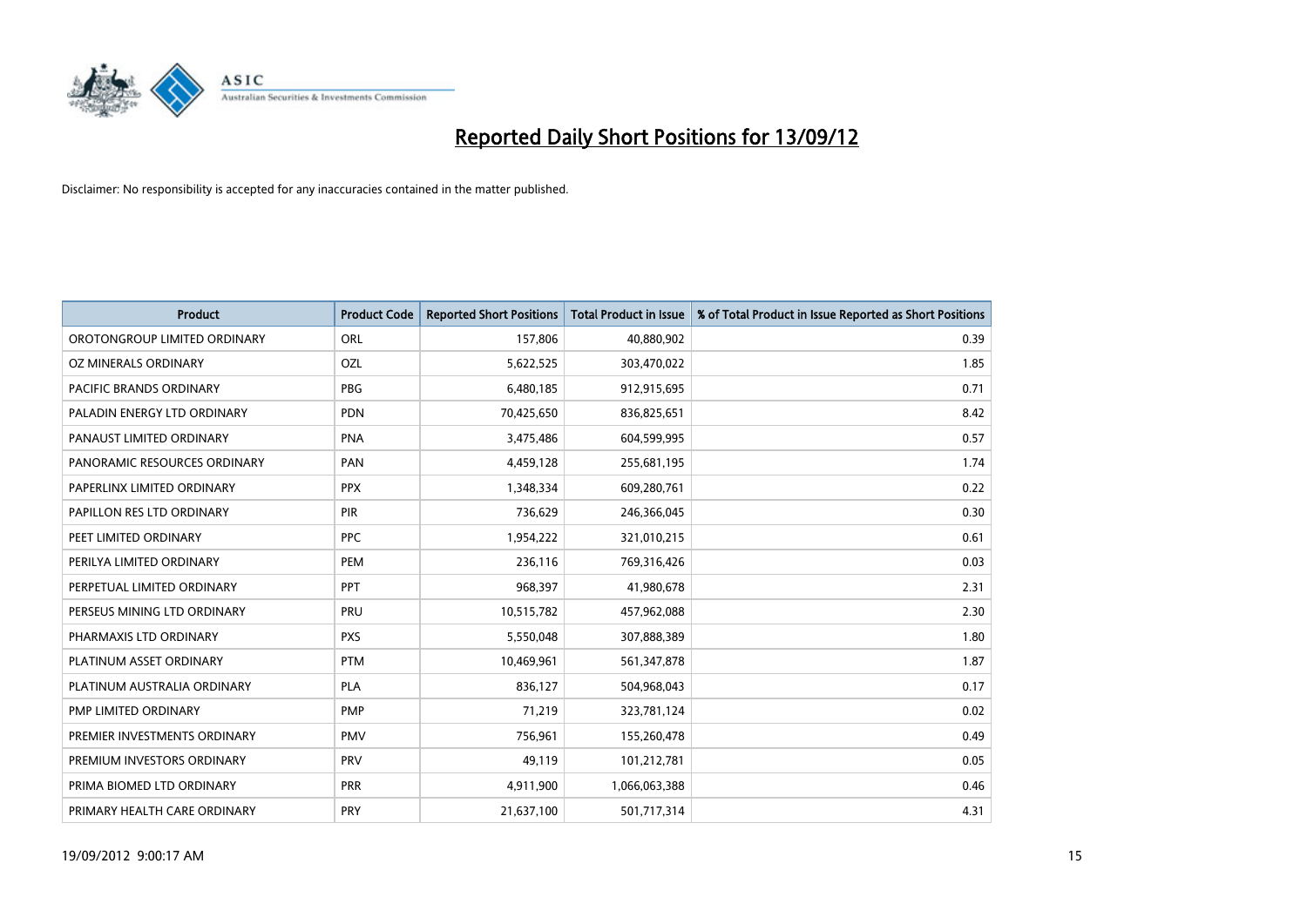

| <b>Product</b>                      | <b>Product Code</b> | <b>Reported Short Positions</b> | <b>Total Product in Issue</b> | % of Total Product in Issue Reported as Short Positions |
|-------------------------------------|---------------------|---------------------------------|-------------------------------|---------------------------------------------------------|
| PRIMEAG AUSTRALIA ORDINARY          | PAG                 | 75,789                          | 266,394,444                   | 0.03                                                    |
| PROGRAMMED ORDINARY                 | <b>PRG</b>          | 492,103                         | 118,175,280                   | 0.42                                                    |
| PROSPERITY RESOURCES ORDINARY       | <b>PSP</b>          | 100,000                         | 382,692,180                   | 0.03                                                    |
| <b>QANTAS AIRWAYS ORDINARY</b>      | QAN                 | 22,781,571                      | 2,265,123,620                 | 1.01                                                    |
| <b>OBE INSURANCE GROUP ORDINARY</b> | <b>OBE</b>          | 56,100,726                      | 1,181,684,901                 | 4.75                                                    |
| OR NATIONAL LIMITED ORDINARY        | <b>ORN</b>          | 18,155,013                      | 2,440,000,000                 | 0.74                                                    |
| ORXPHARMA LTD ORDINARY              | <b>QRX</b>          | 117,728                         | 144,577,206                   | 0.08                                                    |
| <b>QUBE LOGISTICS HLDG ORDINARY</b> | QUB                 | 6,280,293                       | 921,407,185                   | 0.68                                                    |
| RAMELIUS RESOURCES ORDINARY         | <b>RMS</b>          | 3,522,215                       | 336,256,949                   | 1.05                                                    |
| RAMSAY HEALTH CARE ORDINARY         | <b>RHC</b>          | 2,385,045                       | 202,081,252                   | 1.18                                                    |
| <b>RCR TOMLINSON ORDINARY</b>       | <b>RCR</b>          | 79,036                          | 133,476,265                   | 0.06                                                    |
| <b>REA GROUP ORDINARY</b>           | <b>REA</b>          | 277,167                         | 131,714,699                   | 0.21                                                    |
| RECKON LIMITED ORDINARY             | <b>RKN</b>          | 570,058                         | 129,488,015                   | 0.44                                                    |
| <b>RED 5 LIMITED ORDINARY</b>       | <b>RED</b>          | 89,470                          | 135,488,008                   | 0.07                                                    |
| <b>RED FORK ENERGY ORDINARY</b>     | <b>RFE</b>          | 1,538,482                       | 310,324,853                   | 0.50                                                    |
| REDBANK ENERGY LTD ORDINARY         | AEI                 | 13                              | 786,287                       | 0.00                                                    |
| REGIS RESOURCES ORDINARY            | <b>RRL</b>          | 512,633                         | 453,865,720                   | 0.11                                                    |
| RESMED INC CDI 10:1                 | <b>RMD</b>          | 2,727,970                       | 1,556,242,300                 | 0.18                                                    |
| <b>RESOLUTE MINING ORDINARY</b>     | <b>RSG</b>          | 1,448,682                       | 628,628,623                   | 0.23                                                    |
| RESOURCE GENERATION ORDINARY        | <b>RES</b>          | 173                             | 262,895,652                   | 0.00                                                    |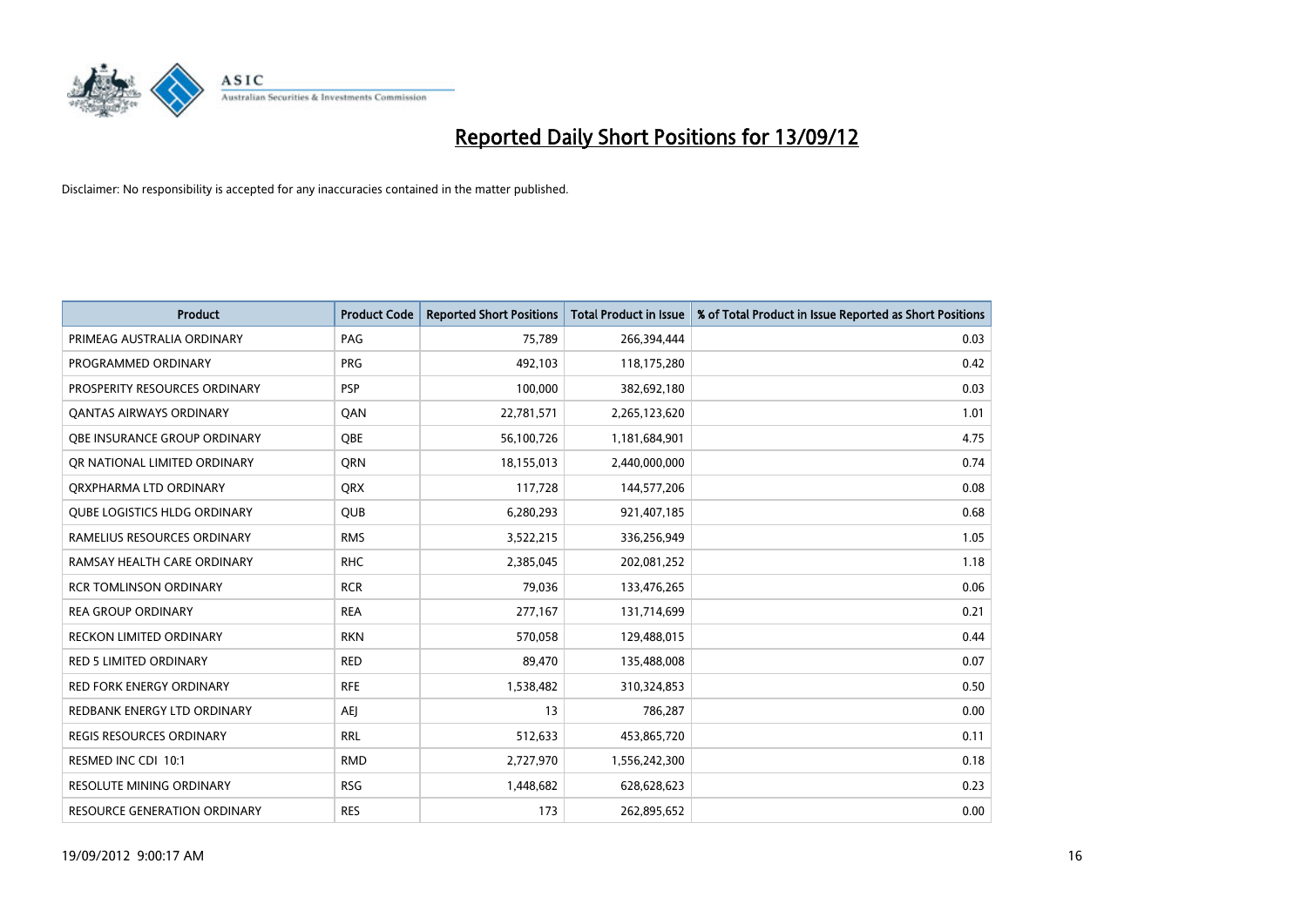

| <b>Product</b>                       | <b>Product Code</b> | <b>Reported Short Positions</b> | <b>Total Product in Issue</b> | % of Total Product in Issue Reported as Short Positions |
|--------------------------------------|---------------------|---------------------------------|-------------------------------|---------------------------------------------------------|
| REVERSE CORP LIMITED ORDINARY        | <b>REF</b>          | 100                             | 92,382,175                    | 0.00                                                    |
| <b>REX MINERALS LIMITED ORDINARY</b> | <b>RXM</b>          | 542,123                         | 188,907,284                   | 0.29                                                    |
| <b>RHG LIMITED ORDINARY</b>          | <b>RHG</b>          | 36,083                          | 308,483,177                   | 0.01                                                    |
| RIALTO ENERGY ORDINARY               | <b>RIA</b>          | 41                              | 672,259,992                   | 0.00                                                    |
| RIO TINTO LIMITED ORDINARY           | <b>RIO</b>          | 18,385,841                      | 435,758,720                   | 4.22                                                    |
| ROC OIL COMPANY ORDINARY             | <b>ROC</b>          | 1,732,592                       | 683,235,552                   | 0.25                                                    |
| ROCKLANDS RICH. LTD ORDINARY         | <b>RCI</b>          | 7,010,000                       | 388,203,917                   | 1.81                                                    |
| RURALCO HOLDINGS ORDINARY            | <b>RHL</b>          | 12,000                          | 55,019,284                    | 0.02                                                    |
| SABRE RESOURCES ORDINARY             | <b>SBR</b>          | 185,000                         | 180,472,228                   | 0.10                                                    |
| SAI GLOBAL LIMITED ORDINARY          | SAI                 | 3,405,161                       | 204,833,377                   | 1.66                                                    |
| SALMAT LIMITED ORDINARY              | <b>SLM</b>          | 2,267,880                       | 159,802,174                   | 1.42                                                    |
| SAMSON OIL & GAS LTD ORDINARY        | <b>SSN</b>          | 2,556,086                       | 1,792,121,059                 | 0.14                                                    |
| SANDFIRE RESOURCES ORDINARY          | <b>SFR</b>          | 4,265,891                       | 151,557,635                   | 2.81                                                    |
| <b>SANTOS LTD ORDINARY</b>           | <b>STO</b>          | 4,861,754                       | 953,045,208                   | 0.51                                                    |
| SARACEN MINERAL ORDINARY             | SAR                 | 3,736,723                       | 594,815,640                   | 0.63                                                    |
| SEDGMAN LIMITED ORDINARY             | <b>SDM</b>          | 60,447                          | 215,512,930                   | 0.03                                                    |
| SEEK LIMITED ORDINARY                | <b>SEK</b>          | 10,497,741                      | 337,101,307                   | 3.11                                                    |
| SENEX ENERGY LIMITED ORDINARY        | <b>SXY</b>          | 3,820,178                       | 1,139,734,837                 | 0.34                                                    |
| SERVCORP LIMITED ORDINARY            | SRV                 | 42,718                          | 98,440,807                    | 0.04                                                    |
| SERVICE STREAM ORDINARY              | <b>SSM</b>          | 400                             | 283,418,867                   | 0.00                                                    |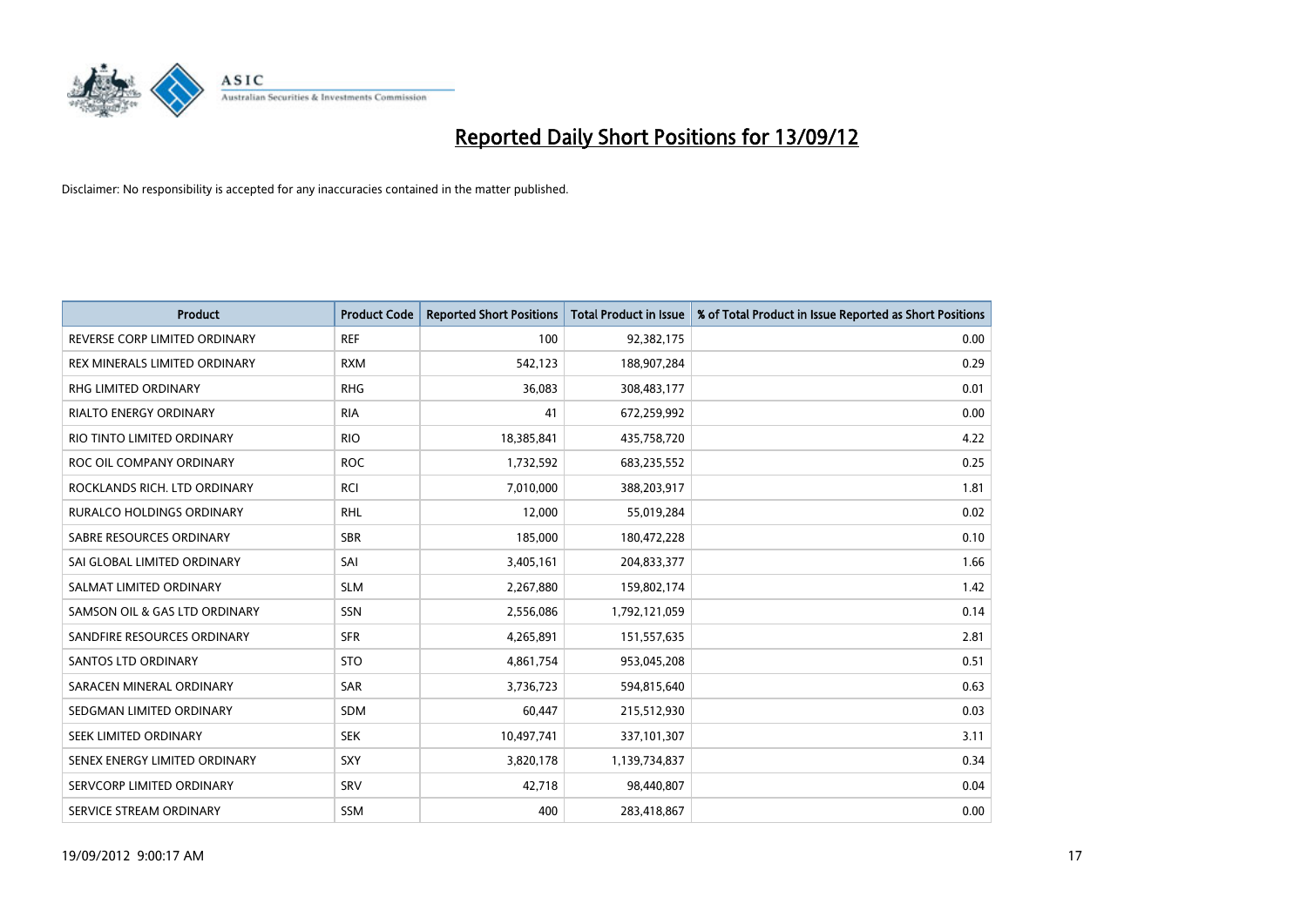

| <b>Product</b>                           | <b>Product Code</b> | <b>Reported Short Positions</b> | <b>Total Product in Issue</b> | % of Total Product in Issue Reported as Short Positions |
|------------------------------------------|---------------------|---------------------------------|-------------------------------|---------------------------------------------------------|
| SEVEN GROUP HOLDINGS ORDINARY            | <b>SVW</b>          | 1,924,488                       | 307,410,281                   | 0.63                                                    |
| SEVEN WEST MEDIA LTD ORDINARY            | <b>SWM</b>          | 17,736,879                      | 999,160,872                   | 1.78                                                    |
| SIGMA PHARMACEUTICAL ORDINARY            | <b>SIP</b>          | 5,780,580                       | 1,186,303,520                 | 0.49                                                    |
| SIHAYO GOLD LIMITED ORDINARY             | <b>SIH</b>          | 3,531                           | 799, 377, 748                 | 0.00                                                    |
| SILEX SYSTEMS ORDINARY                   | <b>SLX</b>          | 728,892                         | 170,143,997                   | 0.43                                                    |
| SILVER LAKE RESOURCE ORDINARY            | <b>SLR</b>          | 8,907,557                       | 225,493,476                   | 3.95                                                    |
| SIMS METAL MGMT LTD ORDINARY             | SGM                 | 8,655,137                       | 204,846,441                   | 4.23                                                    |
| SINGAPORE TELECOMM. CHESS DEPOSITARY INT | <b>SGT</b>          | 10,922,525                      | 145, 123, 714                 | 7.53                                                    |
| SKILLED GROUP LTD ORDINARY               | <b>SKE</b>          | 675.813                         | 233,487,276                   | 0.29                                                    |
| <b>SLATER &amp; GORDON ORDINARY</b>      | <b>SGH</b>          | 1,001                           | 168,600,731                   | 0.00                                                    |
| SMS MANAGEMENT. ORDINARY                 | <b>SMX</b>          | 847,025                         | 68,464,436                    | 1.24                                                    |
| SONIC HEALTHCARE ORDINARY                | <b>SHL</b>          | 4,743,101                       | 392,649,875                   | 1.21                                                    |
| SOUL PATTINSON (W.H) ORDINARY            | SOL                 | 13,056                          | 239,395,320                   | 0.01                                                    |
| SOUTH BOULDER MINES ORDINARY             | <b>STB</b>          | 104,590                         | 126,732,826                   | 0.08                                                    |
| SP AUSNET STAPLED SECURITIES             | <b>SPN</b>          | 3,819,214                       | 3,339,620,165                 | 0.11                                                    |
| SPARK INFRASTRUCTURE STAPLED NOTE & UNIT | SKI                 | 37,095,763                      | 1,326,734,264                 | 2.80                                                    |
| SPECIALTY FASHION ORDINARY               | <b>SFH</b>          | 2,439,121                       | 192,236,121                   | 1.27                                                    |
| SPENCER RES LTD ORDINARY                 | <b>SPA</b>          | 70,000                          | 14,913,000                    | 0.47                                                    |
| ST BARBARA LIMITED ORDINARY              | <b>SBM</b>          | 7,074,387                       | 488,074,077                   | 1.45                                                    |
| STANMORE COAL LTD ORDINARY               | <b>SMR</b>          | 32,870                          | 179,409,108                   | 0.02                                                    |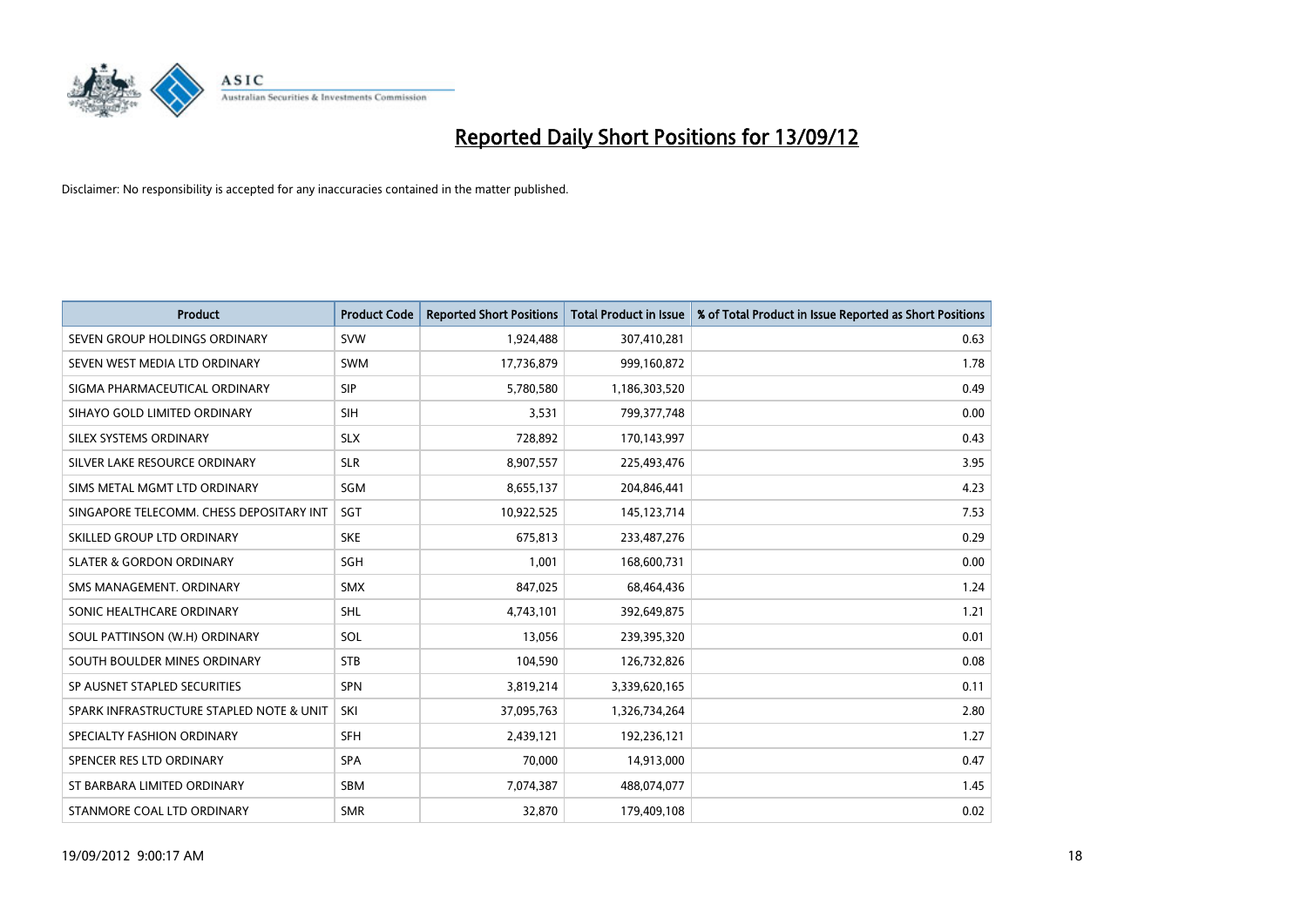

| <b>Product</b>                        | <b>Product Code</b> | <b>Reported Short Positions</b> | <b>Total Product in Issue</b> | % of Total Product in Issue Reported as Short Positions |
|---------------------------------------|---------------------|---------------------------------|-------------------------------|---------------------------------------------------------|
| STARPHARMA HOLDINGS ORDINARY          | SPL                 | 3,450,733                       | 282,787,260                   | 1.22                                                    |
| STHN CROSS MEDIA ORDINARY             | <b>SXL</b>          | 20,353,904                      | 704,858,525                   | 2.89                                                    |
| STOCKLAND UNITS/ORD STAPLED           | <b>SGP</b>          | 11,778,951                      | 2,203,157,963                 | 0.53                                                    |
| STRAITS RES LTD. ORDINARY             | SRO                 | 570,497                         | 456,529,474                   | 0.12                                                    |
| STRAITS RES LTD. RTS26-SEP-12 D FORUS | <b>SROR</b>         | 13,110                          | 707,620,685                   | 0.00                                                    |
| <b>STW COMMUNICATIONS ORDINARY</b>    | SGN                 | 50,817                          | 362,798,351                   | 0.01                                                    |
| SUNCORP GROUP LTD ORDINARY            | <b>SUN</b>          | 8,282,294                       | 1,286,600,980                 | 0.64                                                    |
| SUNDANCE ENERGY ORDINARY              | <b>SEA</b>          | 45,320                          | 277,098,474                   | 0.02                                                    |
| SUNDANCE RESOURCES ORDINARY           | SDL                 | 5,229,209                       | 3,049,577,034                 | 0.17                                                    |
| SUNLAND GROUP LTD ORDINARY            | <b>SDG</b>          | 18,391                          | 196,717,811                   | 0.01                                                    |
| SUPER RET REP LTD ORDINARY            | <b>SUL</b>          | 709,994                         | 196,382,811                   | 0.36                                                    |
| SYD AIRPORT STAPLED US PROHIBIT.      | <b>SYD</b>          | 15,783,747                      | 1,861,210,782                 | 0.85                                                    |
| SYRAH RESOURCES ORDINARY              | <b>SYR</b>          | 17,281                          | 126,723,021                   | 0.01                                                    |
| <b>TABCORP HOLDINGS LTD ORDINARY</b>  | <b>TAH</b>          | 11,817,510                      | 730,113,969                   | 1.62                                                    |
| TANAMI GOLD NL ORDINARY               | <b>TAM</b>          | 368,883                         | 261,132,677                   | 0.14                                                    |
| TAP OIL LIMITED ORDINARY              | <b>TAP</b>          | 539,495                         | 241,295,311                   | 0.22                                                    |
| TASSAL GROUP LIMITED ORDINARY         | <b>TGR</b>          | 427,379                         | 146,304,404                   | 0.29                                                    |
| TATTS GROUP LTD ORDINARY              | <b>TTS</b>          | 6,823,553                       | 1,363,158,853                 | 0.50                                                    |
| <b>TECHNOLOGY ONE ORDINARY</b>        | <b>TNE</b>          | 34                              | 305,380,455                   | 0.00                                                    |
| TELECOM CORPORATION ORDINARY          | <b>TEL</b>          | 17,490,529                      | 1,856,323,726                 | 0.94                                                    |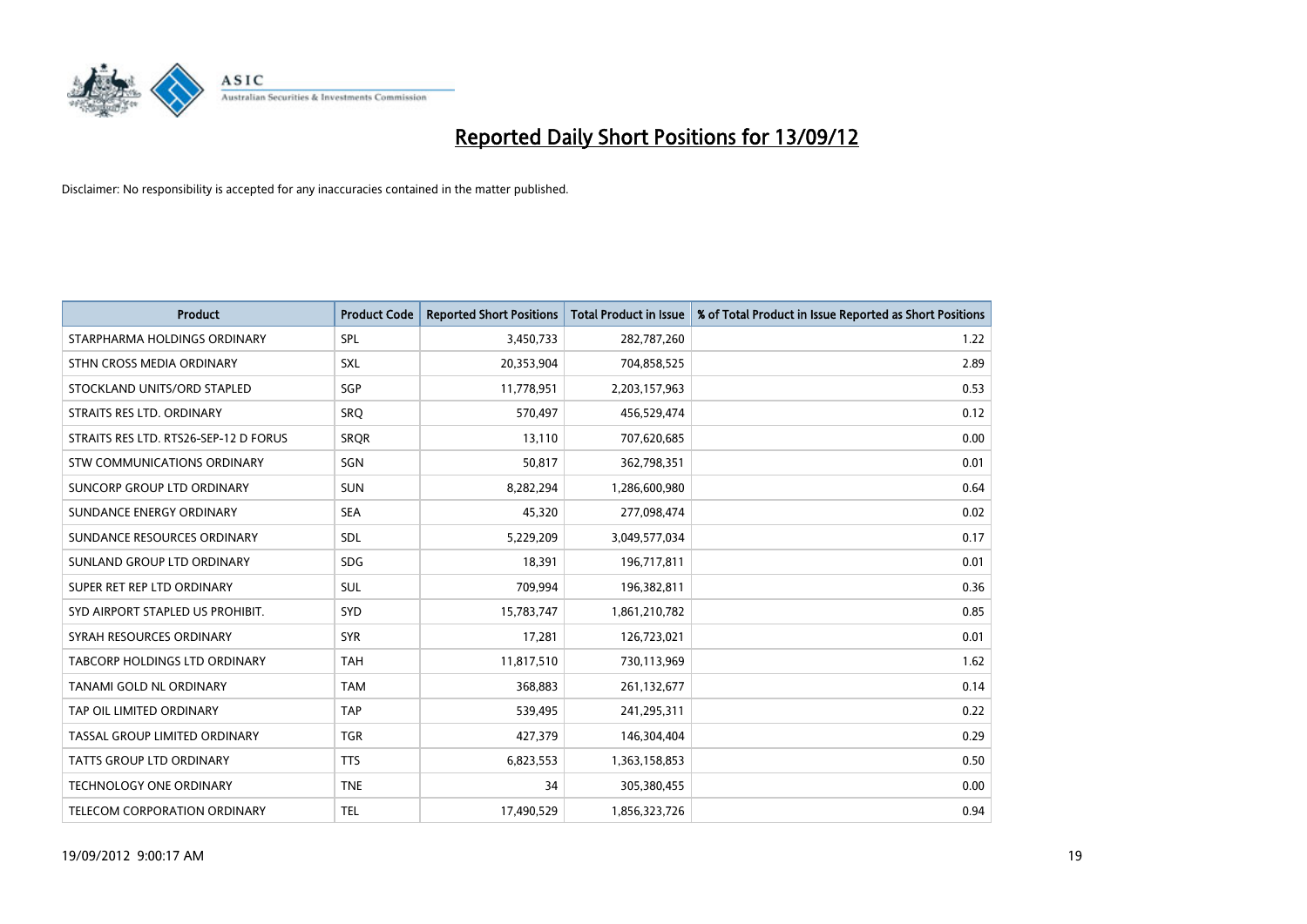

| <b>Product</b>                       | <b>Product Code</b> | <b>Reported Short Positions</b> | <b>Total Product in Issue</b> | % of Total Product in Issue Reported as Short Positions |
|--------------------------------------|---------------------|---------------------------------|-------------------------------|---------------------------------------------------------|
| <b>TELSTRA CORPORATION, ORDINARY</b> | <b>TLS</b>          | 25,861,037                      | 12,443,074,357                | 0.21                                                    |
| TEN NETWORK HOLDINGS ORDINARY        | <b>TEN</b>          | 88,125,695                      | 1,437,204,873                 | 6.13                                                    |
| TERANGA GOLD CORP CDI 1:1            | <b>TGZ</b>          | 108,229                         | 162,538,320                   | 0.07                                                    |
| TEXON PETROLEUM LTD ORDINARY         | <b>TXN</b>          | 79,944                          | 245,039,848                   | 0.03                                                    |
| TFS CORPORATION LTD ORDINARY         | <b>TFC</b>          |                                 | 279,621,829                   | 0.00                                                    |
| THE REJECT SHOP ORDINARY             | <b>TRS</b>          | 2,703,988                       | 26,092,220                    | 10.36                                                   |
| THORN GROUP LIMITED ORDINARY         | <b>TGA</b>          | 96,424                          | 146,374,703                   | 0.07                                                    |
| TIGER RESOURCES ORDINARY             | <b>TGS</b>          | 2,725,870                       | 673,470,269                   | 0.40                                                    |
| TOLL HOLDINGS LTD ORDINARY           | TOL                 | 21,206,305                      | 717,133,875                   | 2.96                                                    |
| <b>TOX FREE SOLUTIONS ORDINARY</b>   | <b>TOX</b>          | 56,640                          | 115,311,608                   | 0.05                                                    |
| TPG TELECOM LIMITED ORDINARY         | <b>TPM</b>          | 2,070,994                       | 793,808,141                   | 0.26                                                    |
| TRADE ME GROUP ORDINARY              | <b>TME</b>          | 1,503,021                       | 395,745,510                   | 0.38                                                    |
| TRANSFIELD SERVICES ORDINARY         | <b>TSE</b>          | 5,515,663                       | 517,878,468                   | 1.07                                                    |
| TRANSPACIFIC INDUST, ORDINARY        | <b>TPI</b>          | 4,993,879                       | 1,578,509,032                 | 0.32                                                    |
| TRANSURBAN GROUP TRIPLE STAPLED SEC. | <b>TCL</b>          | 8,695,991                       | 1,461,665,097                 | 0.59                                                    |
| TREASURY WINE ESTATE ORDINARY        | <b>TWE</b>          | 12,885,401                      | 647,227,144                   | 1.99                                                    |
| TROY RESOURCES LTD ORDINARY          | <b>TRY</b>          | 376,094                         | 89,938,649                    | 0.42                                                    |
| UGL LIMITED ORDINARY                 | UGL                 | 7,562,295                       | 166,315,038                   | 4.55                                                    |
| UNILIFE CORPORATION CDI 6:1          | <b>UNS</b>          | 186,653                         | 254,211,852                   | 0.07                                                    |
| UXC LIMITED ORDINARY                 | <b>UXC</b>          | 701,863                         | 305,585,913                   | 0.23                                                    |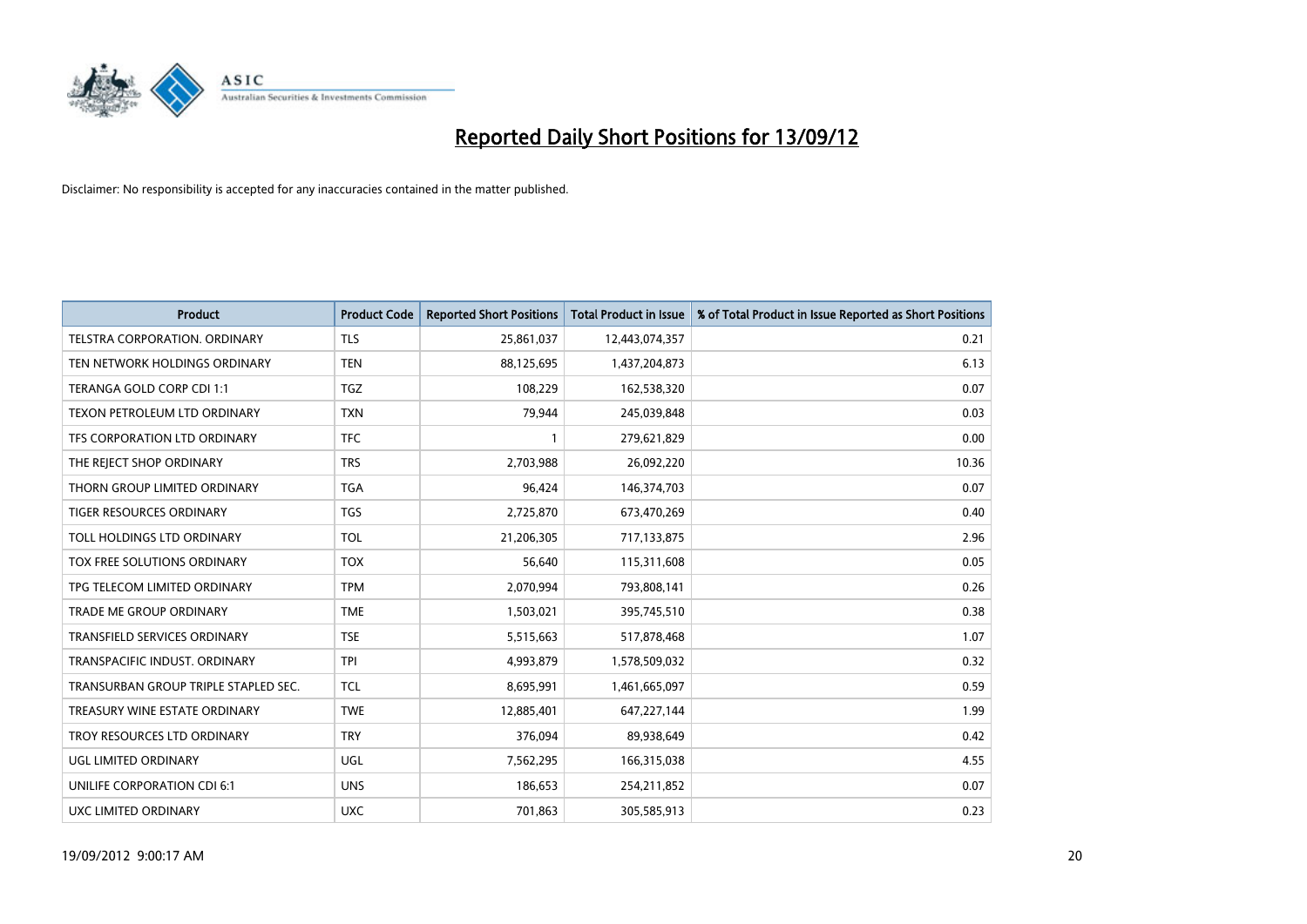

| <b>Product</b>                           | <b>Product Code</b> | <b>Reported Short Positions</b> | <b>Total Product in Issue</b> | % of Total Product in Issue Reported as Short Positions |
|------------------------------------------|---------------------|---------------------------------|-------------------------------|---------------------------------------------------------|
| <b>VENTURE MINERALS ORDINARY</b>         | <b>VMS</b>          | 135.674                         | 255,428,560                   | 0.05                                                    |
| <b>VILLAGE ROADSHOW LTD ORDINARY</b>     | <b>VRL</b>          | 55,000                          | 153,256,423                   | 0.04                                                    |
| <b>VIRGIN AUS HLDG LTD ORDINARY</b>      | <b>VAH</b>          | 39,256,180                      | 2,210,197,600                 | 1.78                                                    |
| VITERRA INC CDI 1:1                      | <b>VTA</b>          | 10                              | 68,629,939                    | 0.00                                                    |
| WAH NAM INT HLDG LTD ORDINARY            | <b>WNI</b>          | 2,086,294                       | 7,224,094,327                 | 0.03                                                    |
| <b>WATPAC LIMITED ORDINARY</b>           | <b>WTP</b>          | 12,701                          | 184,332,526                   | 0.01                                                    |
| <b>WDS LIMITED ORDINARY</b>              | <b>WDS</b>          | 7                               | 144,740,614                   | 0.00                                                    |
| <b>WESFARMERS LIMITED ORDINARY</b>       | <b>WES</b>          | 29,489,453                      | 1,006,582,930                 | 2.93                                                    |
| WESFARMERS LIMITED PARTIALLY PROTECTED   | <b>WESN</b>         | 1,511,191                       | 150,555,880                   | 1.00                                                    |
| <b>WESTERN AREAS NL ORDINARY</b>         | <b>WSA</b>          | 11,845,023                      | 179,735,899                   | 6.59                                                    |
| WESTERN DESERT RES. ORDINARY             | <b>WDR</b>          | 88,338                          | 321,146,029                   | 0.03                                                    |
| WESTFIELD GROUP ORD/UNIT STAPLED SEC     | <b>WDC</b>          | 6,698,214                       | 2,252,921,141                 | 0.30                                                    |
| <b>WESTFIELD RETAIL TST UNIT STAPLED</b> | <b>WRT</b>          | 26,047,361                      | 3,054,166,195                 | 0.85                                                    |
| <b>WESTPAC BANKING CORP ORDINARY</b>     | <b>WBC</b>          | 35,216,119                      | 3,080,091,495                 | 1.14                                                    |
| WHITE ENERGY COMPANY ORDINARY            | <b>WEC</b>          | 766,889                         | 322,974,494                   | 0.24                                                    |
| <b>WHITEHAVEN COAL ORDINARY</b>          | <b>WHC</b>          | 45,587,469                      | 1,013,190,387                 | 4.50                                                    |
| WINDIMURRA VANADIUM ORDINARY             | <b>WVL</b>          | 163,685                         | 154,278,674                   | 0.11                                                    |
| WOODSIDE PETROLEUM ORDINARY              | <b>WPL</b>          | 4,168,953                       | 823,910,657                   | 0.51                                                    |
| WOOLWORTHS LIMITED ORDINARY              | <b>WOW</b>          | 8,587,618                       | 1,234,135,876                 | 0.70                                                    |
| <b>WORLEYPARSONS LTD ORDINARY</b>        | <b>WOR</b>          | 4,595,465                       | 242,155,224                   | 1.90                                                    |